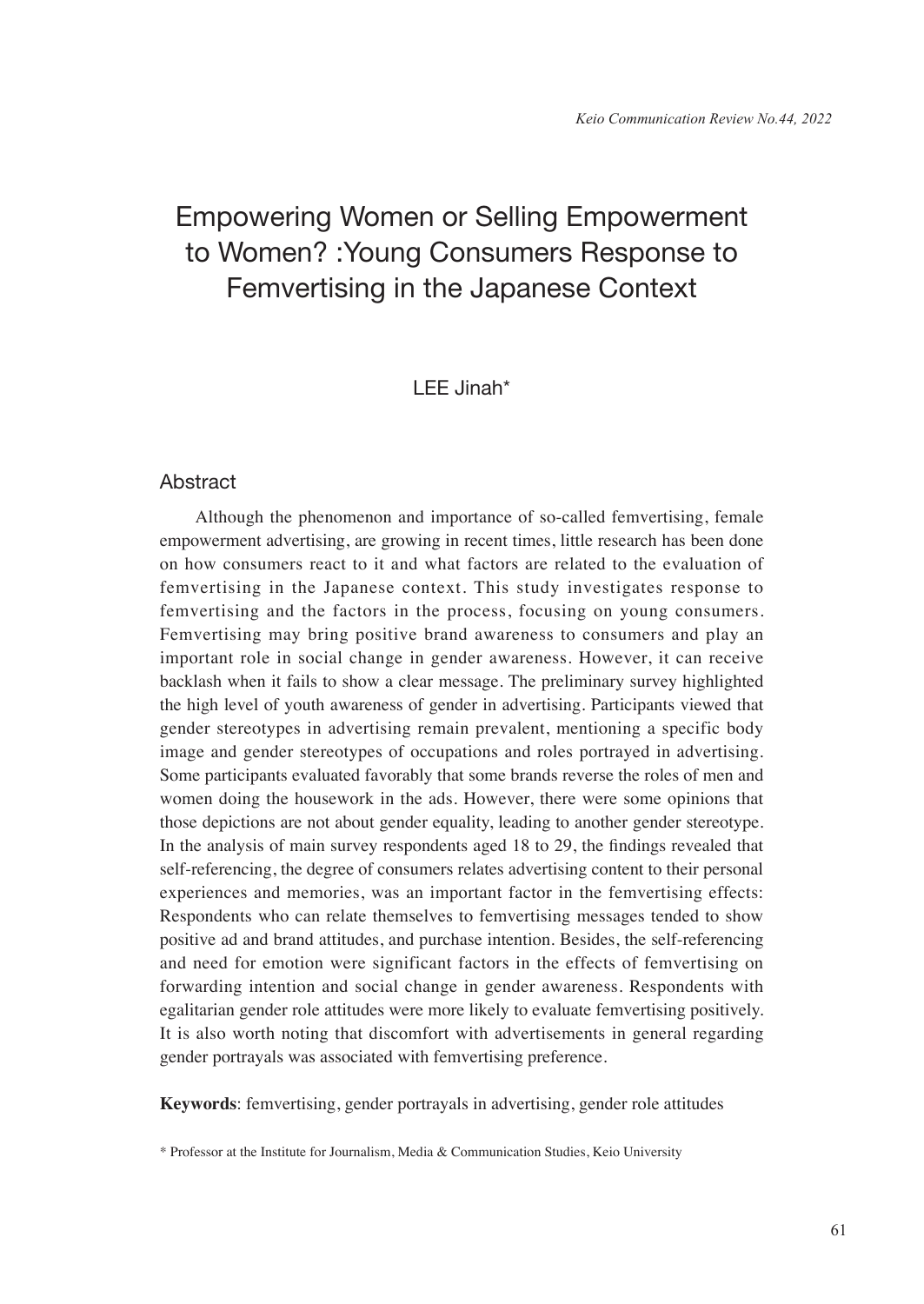# Introduction

Japan has a long history of gender stereotyping in advertising. Recently, many advertising campaigns came under fire on SNS for their stereotypical depictions of women. Meanwhile, as the public became more aware and vocal of gender misrepresentation, Japanese companies have experimented with female empowerment and diversity in advertising. For instance, the #HairWeGo campaign by Pantene, a hair shampoo brand of P & G (Pantene, n.d.), challenged hair-related school regulations or practices in job searching. The largest financial newspaper in Japan, Nikkei, has announced its first winner of the Nikkei Unstereotype Advertising Award, the #NoBagForMe PROJECT by Unicharm (Unstereotype Alliance, 2020, November 27). The campaign aimed to challenge the typical practice of store clerks putting feminine hygiene products in paper bags when purchased and the ingrained belief that menstruation is taboo in Japan. The response to the campaign and new package was generally positive, but negative views were also.

Femvertising, female empowerment advertising, garnered a great deal of attention since Dove's Real Beauty Campaign in 2004 and P&G Always' "Like a Girl" campaign in 2014. Femvertising is defined as "advertising that employs profemale talent, messages, and imagery to empower women and girls" (SheKnows Media). Femvertising might play a significant role in bringing positive brand attitudes and social change. However, it can receive backlash when it fails to show a clear message. To take an example, department store Sogo and Seibu's campaign featured an actress along with a picture of her being hit by a cream pie and with copies such as "I am forced because I am a woman" and "What should come is my era created by each person…not women's era that is touted…." (Pouch, 2019, January 8; Casey, 2019, January 9). While some opinions supported the ad campaign, there were also views showing discomfort, criticizing that the problem is reduced to individual issues (Kira, April 8, 2021).

Although the phenomenon and importance of femvertising are growing recently, little research has investigated how consumers respond to it and which factors are related to the evaluation of femvertising in the Japanese context. This study explores consumers' attitudes toward femvertising. In addition, this study examines factors relating to attitude toward femvertising and effects of femvertising, focusing on ad and brand preference, purchase intention, and forwarding intention. Consumers' viewpoint on the role of femvertising in raising gender awareness in society is also examined.

# Gender Portrayals in Advertising

In advertising, people and groups from various categories appear as users and endorsers of the product. It is necessary to briefly convey product information and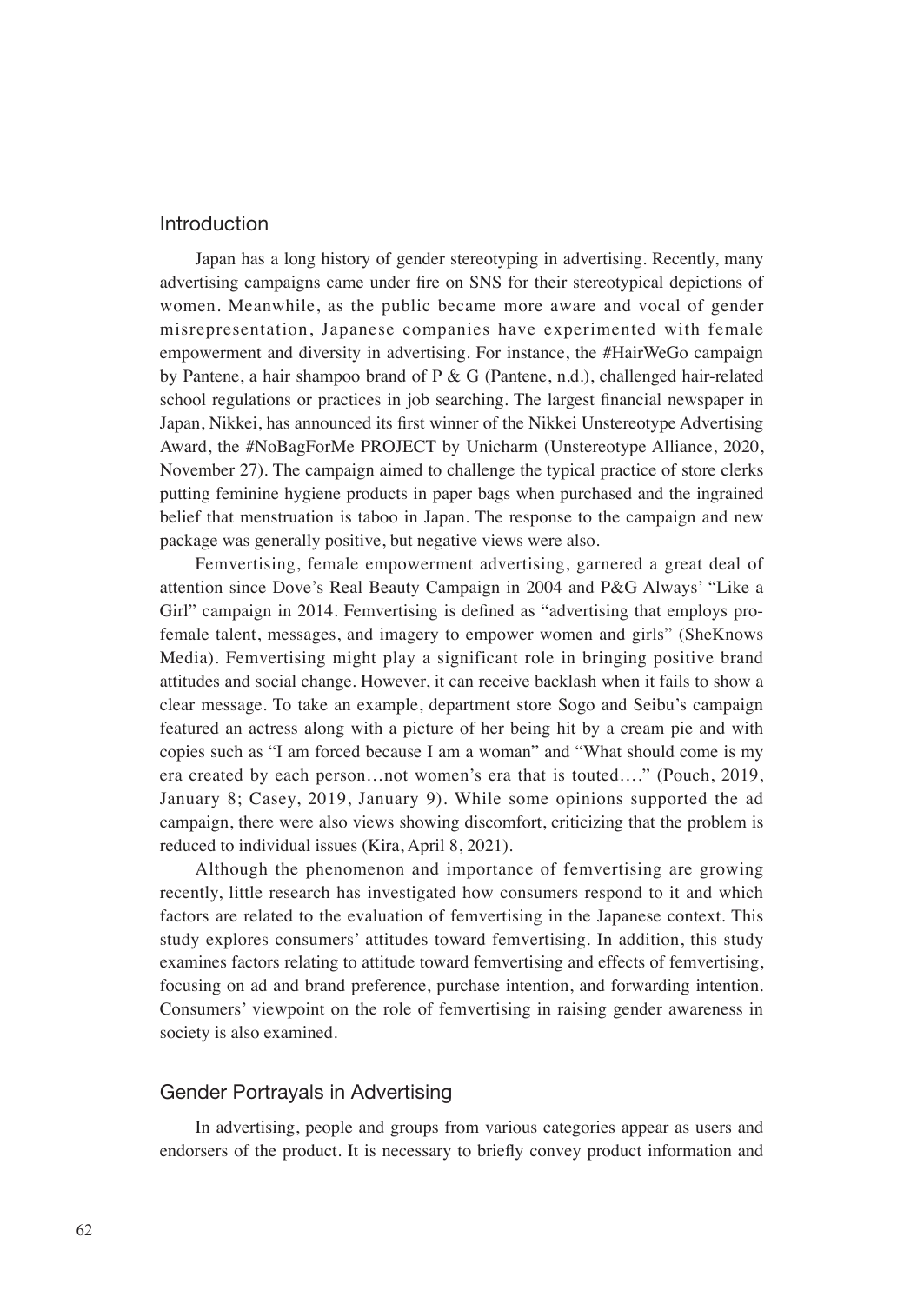images to people with diverse backgrounds through short TV commercials and limited space ads; hence advertising often uses social ideas and typical images widely shared in society (Lee, 2021). Among them is the stereotypical image of gender, which has been criticized for maintaining, strengthening, and reproducing biased gender views by repeatedly presenting intuitive and limited gender views (e.g., Muramatsu, 1997).

The literature has well documented the tendency of gender and gender role portrayals in advertising. According to the review of Grau and Zotos (2016), previous content analyses have investigated issues in advertising, including physical characteristics such as body size and height, occupational status, roles, and traits. They explained that previous research revealed women's decorative roles, familyoriented roles, fewer professional roles, and more demure roles. In contrast, advertising tended to portray men as more independent, authoritarian, and professional while did not much emphasize age and physical appearances.

This study investigates previous research on how gender roles, bodies, and beauty have been represented in media content such as advertising and magazines from a comparative perspective and how gender representation in advertising affects women's consciousness, self-image, and self-evaluation.

In studying gender representation in advertising within the East Asian context, Prieler, Ivanov, and Hagiwara (2015) analyzed the advertisements featuring key figures from a cultural perspective, including Japan, Korea, and Hong Kong. The study denoted that prime-time commercials of the three countries showed stereotyped images, and Japan and South Korea had a stronger tendency than Hong Kong. Female models were more likely to be young, while most male models were middle-aged. Women often dressed suggestively, and men tended to wear casual clothes that were less revealing. Although the hypothesis that women often appear at home is not supported, women were portrayed as domestic and men as typical at work. Regarding narrators, men were more likely to appear as authoritative voices. The study argued that women in Japan, Korea, and Hong Kong are somewhat portrayed stereotypically, and these results are likely attributed to Confucian traditions common to these cultures.

Women's magazines also represent ideal women's bodies and beauty through models, and they have a particular influence on the self-evaluation and image of women as readers. Frith, Shaw, and Cheng (2005) argued that advertising allows us to examine how beauty is represented in various cultures. The study also pointed out that each culture has its way of thinking about beauty, culturally shaped. On the other hand, standardization and globalization are also progressing in advertising production and campaign development. The study focused on product categories and body descriptions of models for women in Singapore, Taiwan, and the U.S. The U.S. has maintained its Western culture and influence worldwide, while Singapore and Taiwan are East Asian countries with solid Confucian traditions. It has been shown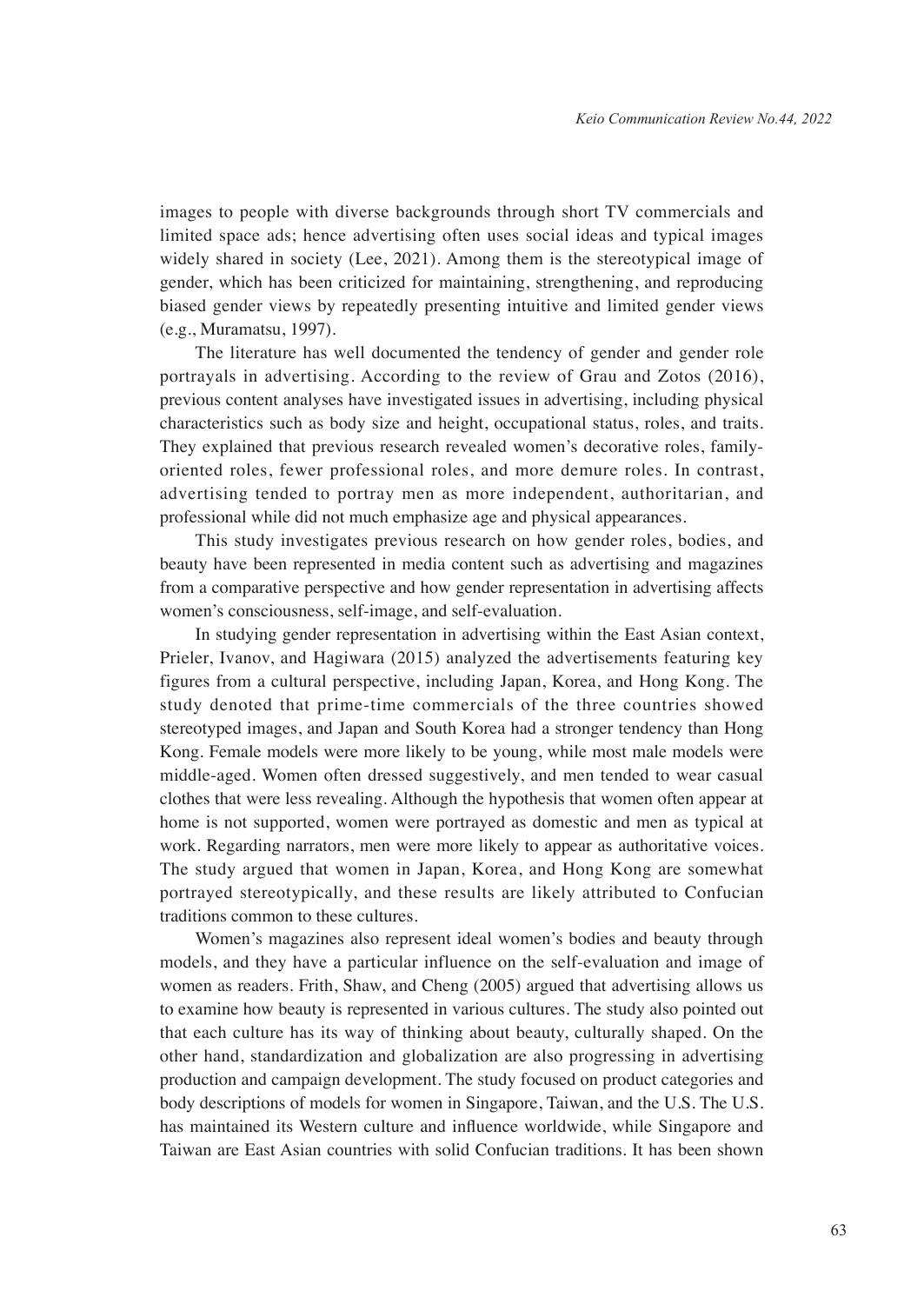that 'classical beauty' has a universal aspect in the East and the West regarding the types of beauty.

On the other hand, 'cuteness and intimacy' were emphasized in Taiwan and Singapore. By product category, the magazine advertised beauty products often in Singapore and Taiwan and clothing in the U. S. The U.S. emphasizes sexual attractiveness such as sexiness and clothing, and physical beauty. In contrast, Taiwan put an emphasized cuteness as a type of beauty.

Iino, Iza, and Takeuchi (1989) analyzed fashion articles in women's magazines in Japan. According to the age of the models, Japanese models were more likely to be young than in the U.S. The model's expression, gaze, and posture contrasted as well: Japanese magazines emphasized cuteness, not as sexy, self-assertive, and provocative as American magazines. Likewise, Maynard and Taylor (1999) conducted a comparative analysis on the depiction of girlishness in terms of visual and linguistic information in Japanese and American magazine advertisements. When it comes to product categories, beauty and cosmetics accounted for the most in Japan and the U.S., and both countries had more product ads related to appearance and health. Overall, in Japan, the cuteness and girlishness of models are emphasized in terms of visual and linguistic information. In contrast, in the United States, models were portrayed as more independent, strong-willed, sometimes rebellious, and challenging.

Lee (2012) analyzed the image of Japanese and foreign models in magazine ads by age group. In the advertisements of teens and young-adult magazines for the early 20s, 'Japan-oriented' and 'cute-oriented' were conspicuous, and Japanese models of the same generation appeared to show off their cuteness. On the other hand, youngadult magazines for the late 20s and early 30s and middle age magazines for late 30s and 40s showed foreign orientation, and foreign models appeared more than Japanese models. The results are consistent with O'Barr (1994) argument that the image of white models in Japanese advertising is entirely different from that of Japanese models.

Arguing that anyone can access commercials and express their discomfort, which can easily gather support and spread quickly through the Internet, Sechiyama (2020) classified the advertisements that go flaming in the Japanese context from a gender perspective into four categories. The first one is a pattern that is received as a fixed and reinforced gender role, the second is a pattern that is considered sex discrimination in the depiction of appearance, the third is a pattern of strong sexual messages that have become the expression of men's wishes, and the fourth is a pattern accepted as fixed and reinforced male gender role. In an interview article by Sendenkaigi (2021, May 31), the author has also stated that the difference between approval and disapproval is "catching up with the status quo" or "half a step ahead", emphasizing that gender awareness and knowledge have become indispensable in advertising production.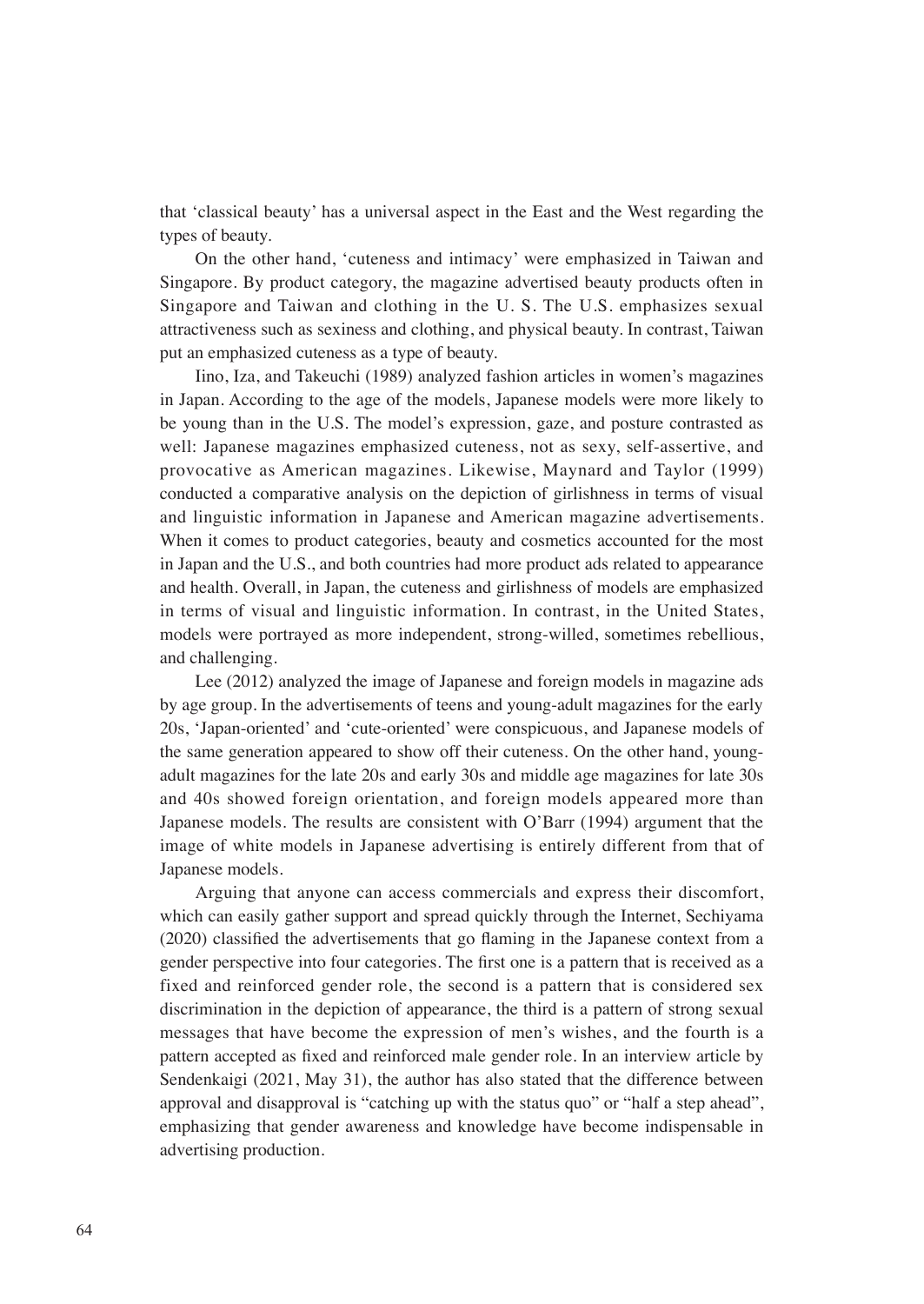Regarding media effects, people tend to believe that others are more susceptible to media than they are. This perception has been known as the third-person effect since Davison (1983) suggested that "people will tend to overestimate the influence that mass communications have on the attitudes and behavior of others" (p.3). Consumers may also underestimate the degree to which advertising affects them. Zawisza-Riley (2019) argued that advertising might be "a source of implicit learning and lead long-term attitudes that are resistant to change" (p.55), based on the cultivation theory, referring to long-term exposure to television results in cultivating viewers' perception of reality, and low involvement persuasion model, which implies passive advertising exposure work.

Although there are few empirical studies on the effects of gender portrayals in advertising compared to gender representation studies, several studies have conducted surveys and experiments to address them.

First, according to a survey on female consumers by SheKnows Media, ninetyfour percent of respondents think portraying women as sex symbols in advertisements is harmful. Ninety-one percent believe how women are portrayed in advertising directly impacts girls' self-esteem. Eighty-one percent said ads that positively show women are important for younger generations (See Table1).

# Table1. Main Findings of Attitudes toward Gender Portrayals in Advertising and Femvertising

- 91% believe the way women are portrayed in advertising has a direct impact on girls' selfesteem.
- 51% like pro-female ads because they believe they break down gender-equality barriers.
- 81% said ads that positively portray women are important for younger generations to see.
- 71% think brands should be responsible for using advertising to promote positive messages to women and girls.
- 94% believe portraying women as sex symbols in advertisements is harmful.
- 52% have bought a product because they liked how the brand and their advertising portrays women.
- 46% have followed a brand on social media because they like what the company stands for.

Jennings-Walstedt et al. (1980) showed interesting results from experiments on the effect of advertising on female college students' self-consciousness, independent judgment, and confidence. Those female college students who watched nonstereotypical ads were more independent and more confident than those who watched stereotypical ads. Richins (1991) examined the effect of advertising on the

*n*=628 (Female)

*Source*: SheKnows Media's #Femvertising survey (survey period: late 2014); Stampler, L. (2014, October 14)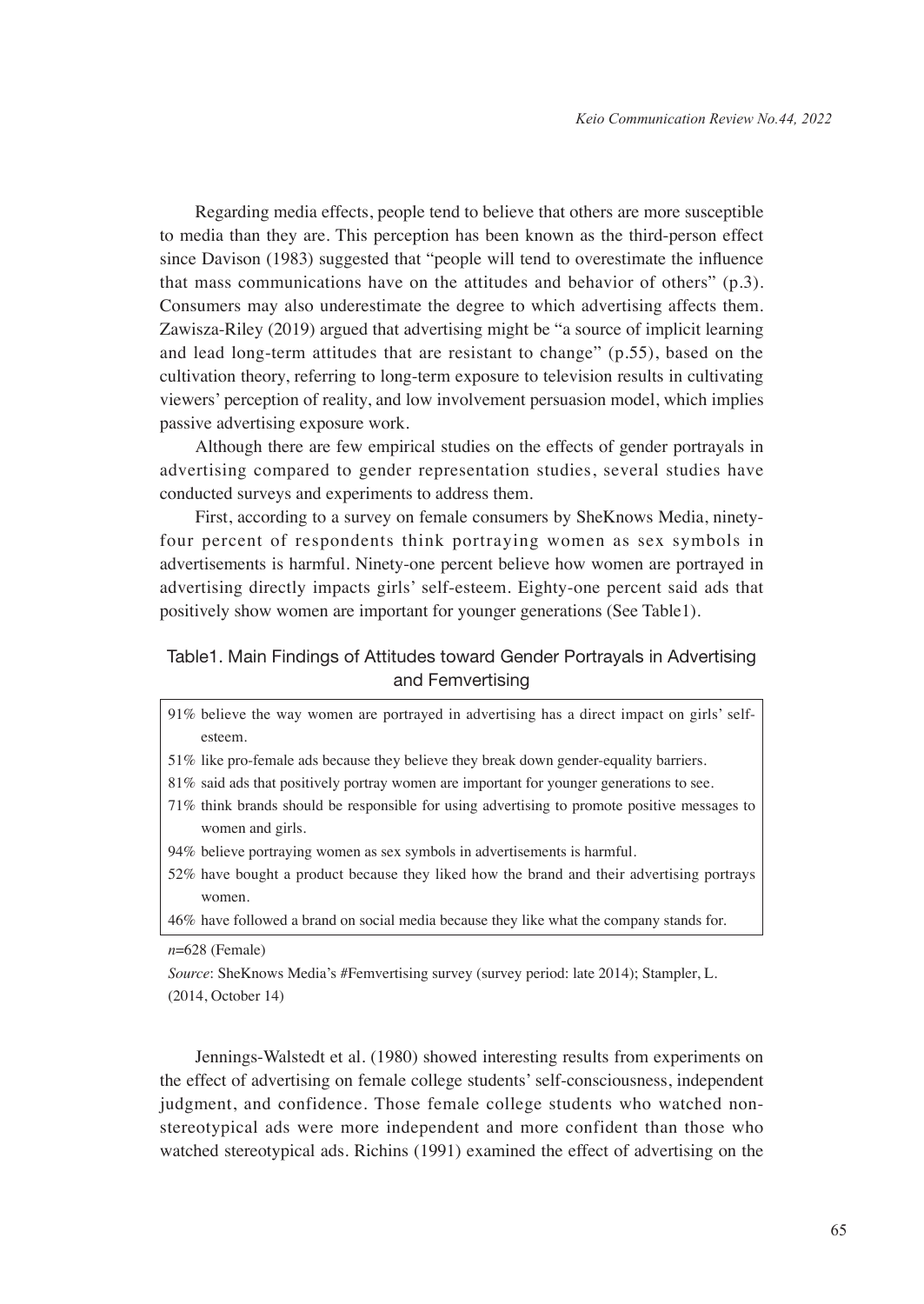beauty standards and self-consciousness of young women. Preliminary interviews showed that female college students compared themselves with models, and some participants were rather optimistic about the negative emotions from the gap, including the appearance they could acquire through weight loss. The experiment also showed that respondents dissatisfied with their physical attractiveness tended to compare the advertising images with their own.

Halliwell and Dittmar (2004) showed that thin-ideal internalization is a significant moderator of media exposure. Their experiment revealed that exposure to thin models was associated with a high level of body-centered anxiety than exposure to average-size or no models among those who internalize the thin ideal. In addition, upward comparison, which refers to social comparisons with superior others, often leads to increased emotional distress and reduced self-esteem (Dittmar and Howard, 2004). Based on these results, Dittmar and Howard (2004) examined the effect of exposure to thin media models focusing on individual differences in the internalization of thin female ideals and social comparison with media models. As hypothesized, the analysis results showed that thin-ideal internalization and social comparison on appearance were moderators of media effects. Notably, internalization was likely to predict women's anxiety more than social comparison.

It is also worth noting that gendered messages in advertising might lead to negative attitudes toward advertising in general (AG), which has a significant implication to the advertising market. Huhmann and Limbu (2016) examined how the gender stereotype-related construct is related to attitudes toward advertising in general (AG), and the more consumers believe an ad depicts gender stereotypes, the less favorable the AG is.

# Femvertising: 'Empowering' Women or 'Selling Empowerment' to Women?

The advertising industry, which once relied heavily on the objectification of women in their ad content, has now turned to get women consumers to feel "understood and valued" by encouraging pro-female messages (Gupta, 2017, May 30). However, as Abitbol and Sternadori (2016) noted, femvertising messages contradict the feminist argument that women's empowerment lies in the enforcement of social and political practices, in terms that they encourage women consumption of their products, and Goldman, Heath, and Smith (1991) condemned the trend as "commodity feminism".

Arguing that brands have attempted to link the value and meaning of female emancipation to their marketing, Goldman et al. (1991) suggested "commodity feminism", the redefinition of feminism through consumerism and purchasing behavior: "Women's magazines attempt to redefine feminism through commodities, interpreting the everyday relations women encounter and negotiate into a series of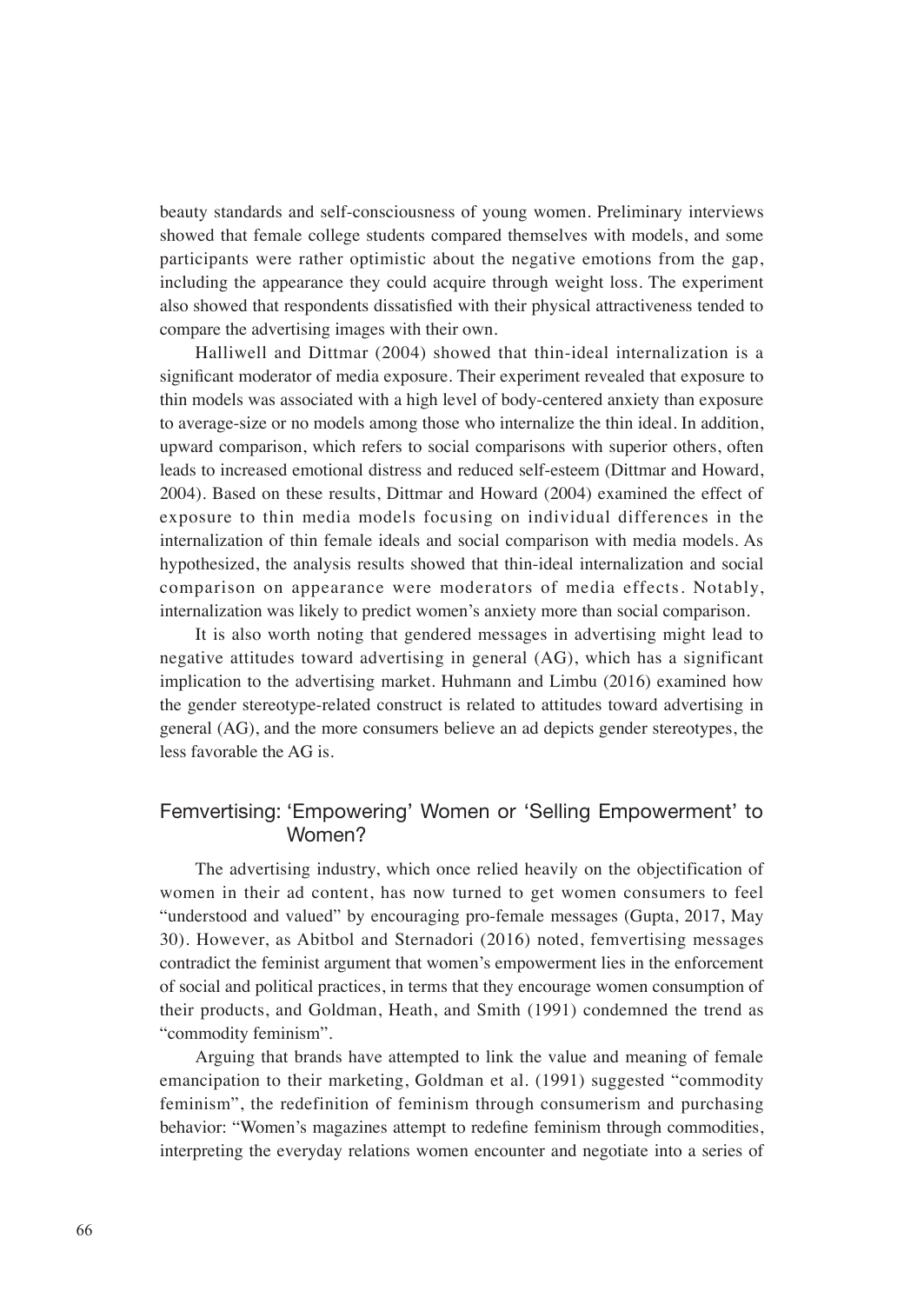"attitudes" which they can then "wear""(Goldman et al., 1991, p.336). Goldman et al. (1991) also noted, "feminism has now been rehabilitated for the world of advertising–its primary meanings taken over by the system of fashion, and some of its most important alternative formulations translated back into the language of the Western male ethic of possessive individualism" (p.336). As explained by Becker-Herby (2016), this framework is one in which ideals of feminist independence, freedom, and sexual independence are 'rehabilitated' for advertising, and brands exploit the ideals in a bid to sell products to women.

As few enterprises have explicitly connected their businesses or missions to gender equality, corporate social efforts on women's empowerment have been seen as insincere (Abitbol & Sternadori, 2016). In a content analysis of femvertising brands focusing on the authenticity of the claims, Becker-Herby (2016) suggested that femvertising brands need to improve their areas such as female leadership and employee benefits.

As for the consumer reception of femvertising, Abitbol and Sternadori (2016) showed participants' conflicting views such as suspicion of the intent behind femvertising by large brands and support for their pro-social involvement in an indepth interview with young adults.

Drake (2017) investigated the effectiveness of femvertising from a marketing perspective by an online survey on female participants aged 18 to 34, exposed to either a traditional television advertisement or femvertising for the same brand. The findings revealed that femvertising resulted in the positive ad and brand evaluation, purchase intentions, and emotional connection to brands. Likewise, Elhajjar (2021) showed that consumers positively assess the femvertising message in Lebanon. While the educational level and age do not affect the attitudes toward femvertising, gender, trust in ads, support of female rights, and feminist self-identification influenced consumer evaluation of femvertising.

Based on previous research suggesting consumers' preference of advertising congruent with their values and beliefs, Sternadori and Abitbol (2019) explored consumers' perceptions of femvertising in terms of their worldview, focusing on support for women's rights, feminist self-identification, political affiliation, and trust in advertising. A survey of U.S. adults sample showed that those who support women's rights and self-identified feminists were highly receptive to femvertising. Likewise, Kim (2021) investigated attitudes toward femvertising between 20s and 40s in Korea, emphasizing consumer characteristics such as gender, age, and attitude toward feminism. The results showed a significant difference in attitudes toward femvertising according to the consumers' gender, but no significant difference by age. Attitudes to feminism positively predicted for attitudes toward femvertising.

Kapoor and Munjal (2019) investigated the effects of femvertising, such as forwarding intention of ad and purchase intention of the advertised brand, focusing on the consumer's public and private self-consciousness and need for emotion on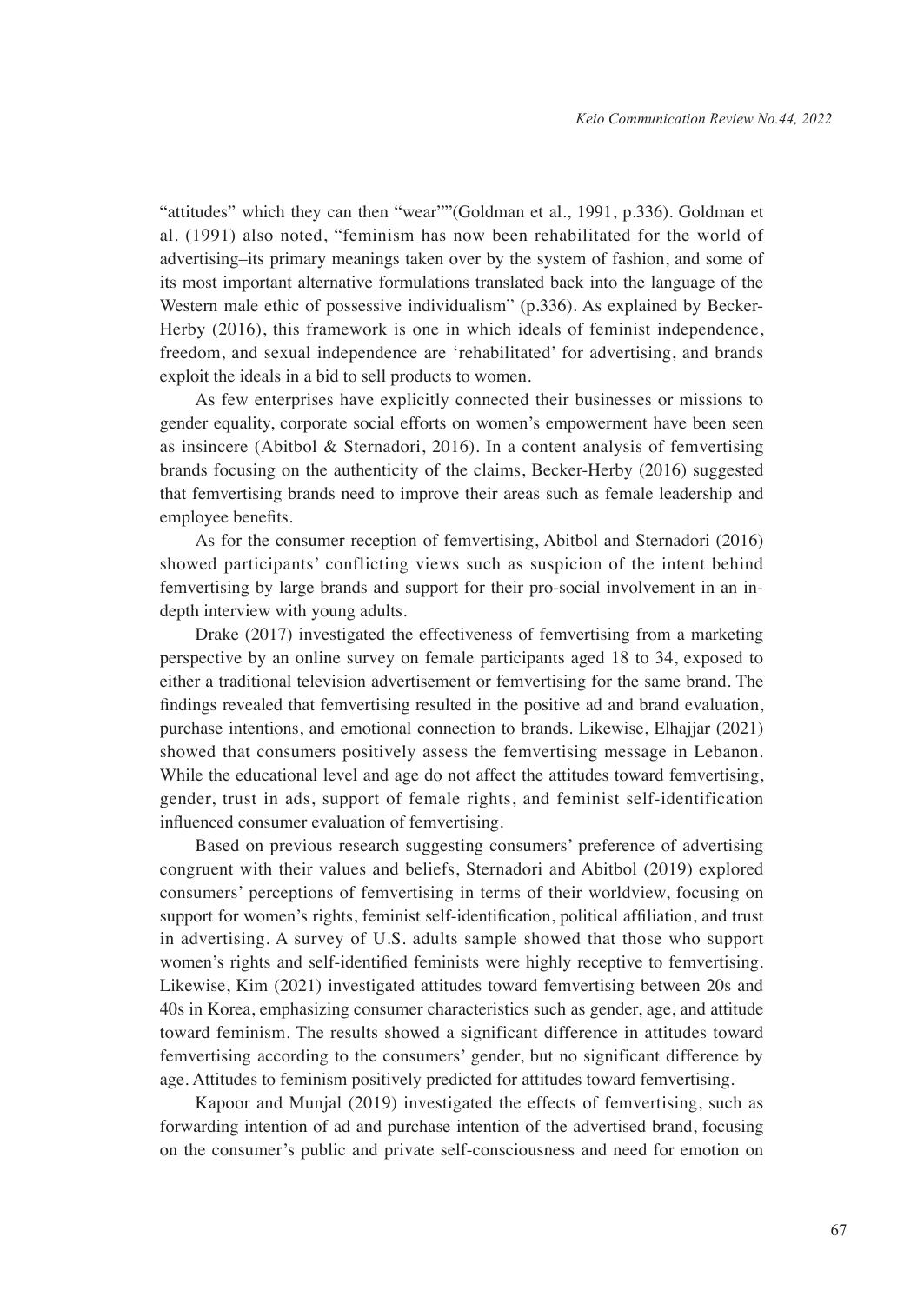attitude towards femvertising. Findings showed that private and public selfconsciousness and need for emotion influence their attitude toward femvertising.

Um (2021) examined antecedents and consequences of attitude toward femvertising among undergraduate students in Korea. The study focused on perceived congruence and perceived authenticity for the antecedents and examined attitude toward advertising and brand, purchase intention, and e-word-of-mouth intention for the consequences. Those who perceive that femvertising is congruent with the brand image and the message is authentic are more likely to have a positive attitude toward the ad. Also, attitude toward femvertising is positively associated with brand attitude, purchase intention, and e-word-of-mouth-intention.

Åkestam, Rosengren, and Dahlen (2017) predicted that femvertising would decrease ad reactance among female consumers, which leads to positive ad and brand attitudes. While previous studies on the effects of women's presentation have focused on social comparison and self-identity, this study examined the role of psychological reactance to stereotypical representation for explaining the impact. The experimental studies supported the hypothesis for femvertising challenging female stereotypes of physical characteristics and the roles and occupations used to depict females in advertising.

Although little empirical research on femvertising has been done in the Japanese context, International NGO Plan International (2019) examined youth attitudes on the advertisements that break gender stereotypes in their survey of gender and advertising among youth. Specifically, Plan International surveyed youth (15-24 years old) attitudes to how gender is portrayed in Japanese advertising and how advertising affects youth (Survey period: September 8 to 30, 2019). The survey was conducted as a part of the 2019 Girl's Leadership Girl Change Future, in line with the International Girls' Day, which calls for promoting girl rights and girl empowerment. Three hundred ninety-two respondents aged 15-24 completed the web survey. Although the survey had more female respondents than male ones (Male: *n*=54, Female: *n*=330, Others: *n*=8), the findings showed interesting results.

Regarding advertising, 30.2% of the respondents said some ads left a good impression on them, whereas 41.8% said some ads made them uncomfortable. The most common reason for discomfort was gender stereotypes. As for the ideal appearance, youth viewed people who value 'individuality' as ideal, not the uniform 'masculinity' or 'femininity' depicted in advertising. Many of the advertisements cited by those who said they had seen advertisements that changed gender stereotypes showed men doing housework and childcare, and some youth cited advertisements from overseas companies. They proposed a "checklist for genderconscious advertising by youth" (Plan International, 2019, October 8, See Appendix 1) and made recommendations to the Japan Advertisers Association Diversity Committee based on the results.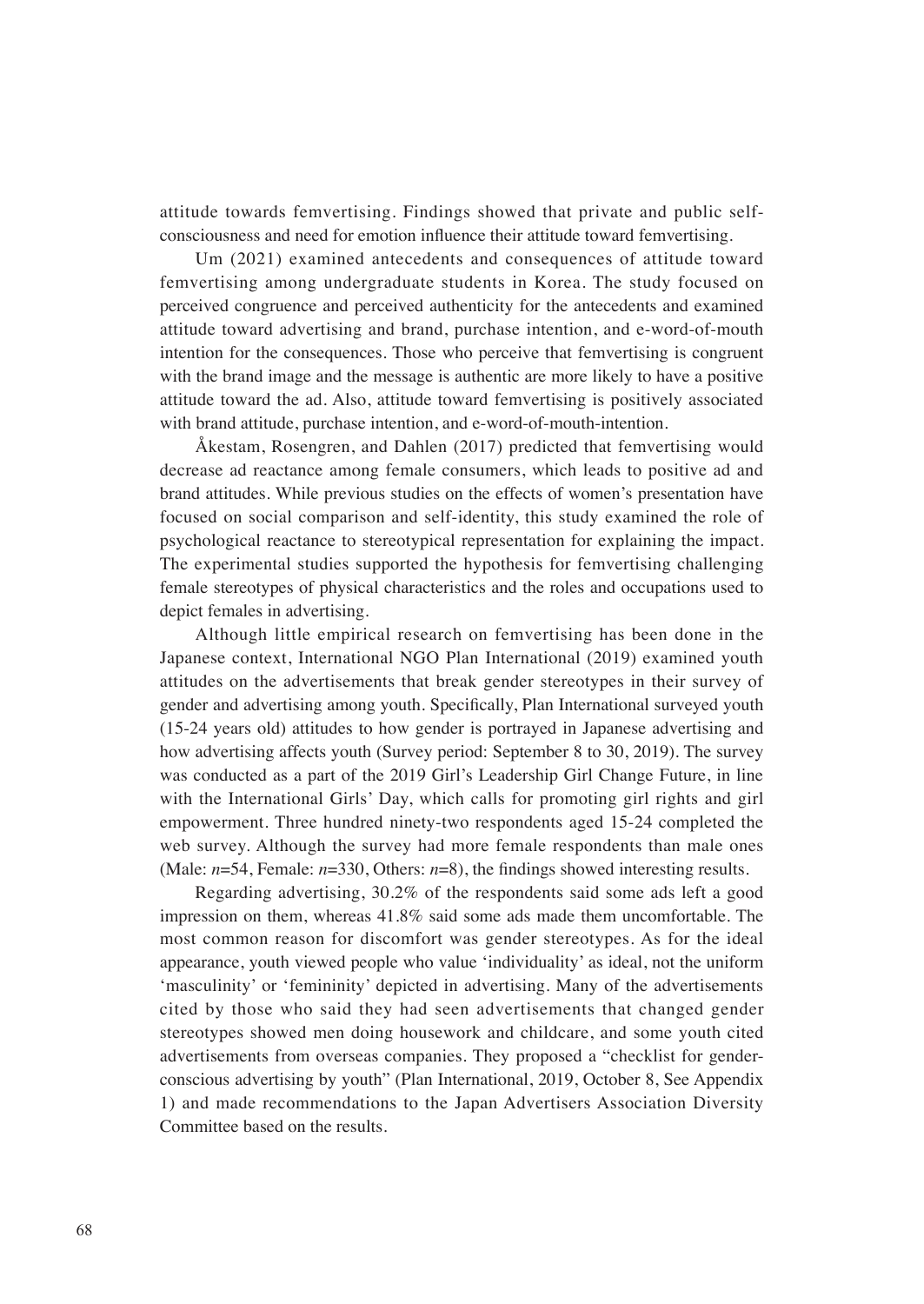## Study1: Preliminary Survey

### *Research Question and Method*

The preliminary survey explored how young consumers respond to gender portrayals in advertising. The online survey was conducted between December 1 and 24, 2021. Fifty-six students taking media courses at undergraduate and graduate schools completed the survey voluntarily (Male:  $n=25$ , Female:  $n=31$ , Age:  $M=20.12$ ,  $SD=1.063$ ). The survey includes open questions, such as views on how gender and gender roles are portrayed in Japanese advertising, experiences and opinions of advertising that got flamed, and ads intended by a domestic or foreign company to change gender stereotypes. See Appendix 2 for the questions of the survey. The study also measured to what extent young consumers experience biased gender portrayals based on the advertising regulations in the U.K., using a 5-point scale ranging from 1 (not at all) to 5 (absolutely). The scale was adopted from Plan International (2019). Details of the scale items are shown in Table 2.

### *Findings*

Table 2 shows the self-reported degree of exposure to advertisements with gender stereotypes. The highest average was for the view on "ads that show in a way that stirs up anxiety about someone's body, such as lean shape body is desirable (*M*=4.13, *SD*=1.028), followed by gender depiction concerning occupation and roles in advertising (*M*=4.04, *SD*=1.078). On the other hand, the average gender portrayals of making fun of someone's behavior or appearance that does not conform to gender stereotypes was the lowest (*M*=2.54, *SD*=1.334). Overall, young consumers often see advertisements that depict certain body images or gender stereotypes of occupations and roles.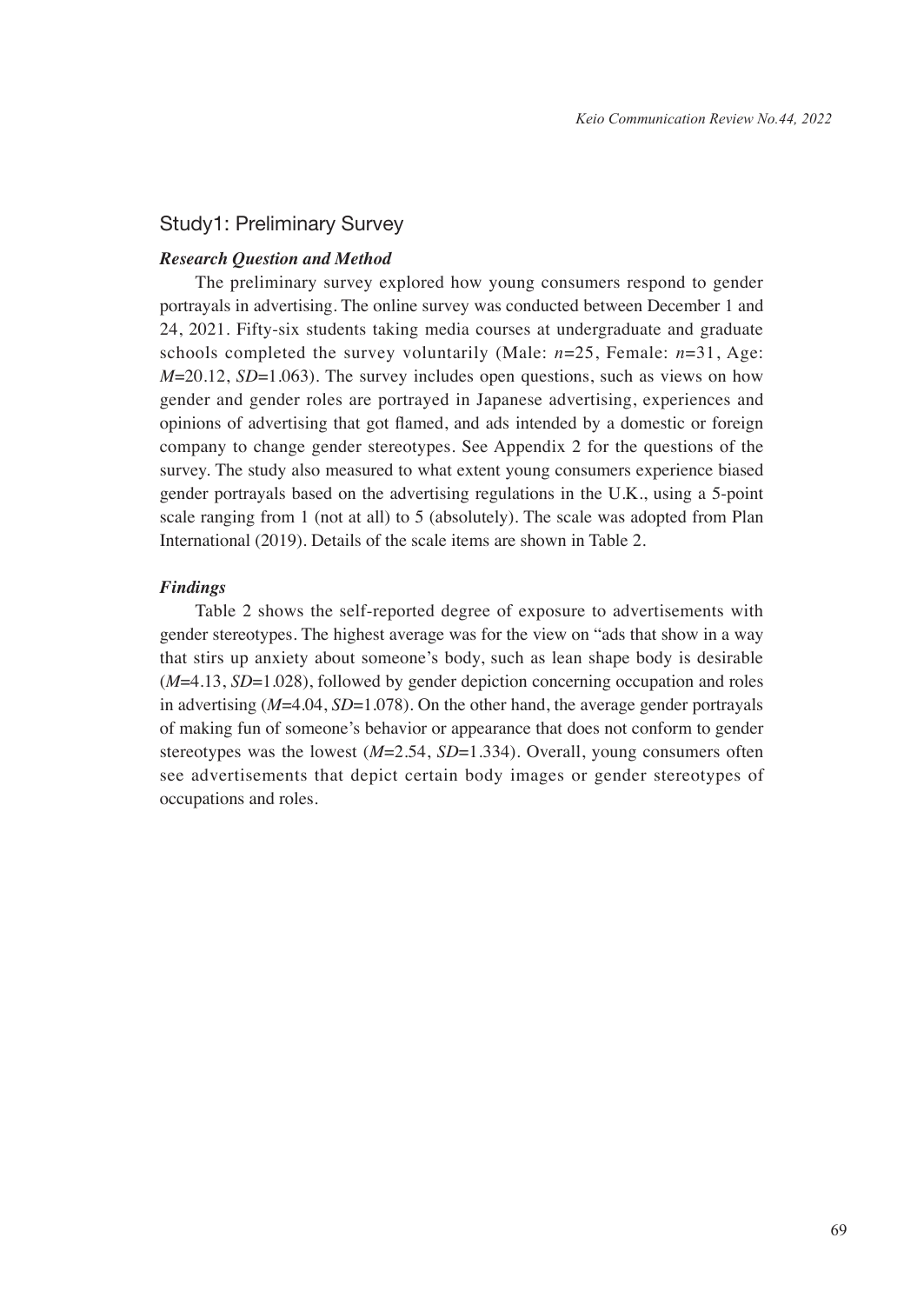| Table 2. Means and Standard Deviations for Views on Gender Portrayals in |  |
|--------------------------------------------------------------------------|--|
| Japanese Advertising among Young Consumers                               |  |

|                                                                                                               |              | M(SD)        |              | $t(d\hat{f})$    |
|---------------------------------------------------------------------------------------------------------------|--------------|--------------|--------------|------------------|
|                                                                                                               | Overall      | Men          | Women        |                  |
| Ads that describe occupations and roles<br>associated with a particular gender                                | 4.04 (1.078) | 3.72(1.242)  | 4.29(.864)   | $-2.022(54)$ *   |
| Ads that depict the characteristics and<br>behaviors associated with a particular gender                      | 3.96(1.159)  | 3.68(1.376)  | 4.19( .910)  | $-1.605(39.939)$ |
| Ads that make fun of someone's behavior or<br>appearance that does not conform to gender<br>stereotypes       | 2.54(1.334)  | 2.36(1.381)  | 2.68(1.301)  | $-.883(54)$      |
| Ads that portray a person as a sexual object                                                                  | 3.48 (1.321) | 3.36(1.469)  | 3.58(1.205)  | $-.618(54)$      |
| Ads that portray with a focus on one's body or<br>part of one's body                                          | 3.71(1.187)  | 3.72(1.173)  | 3.71 (1.216) | .032(54)         |
| Ads that show in a way that stirs up anxiety<br>about someone's body, such as lean shape<br>body is desirable | 4.13(1.028)  | 3.96 (1.098) | 4.26(0.965)  | $-1.080(54)$     |

\**p* < .05

|  |  | Table 3. Most Frequent Words of View on Gender in Advertising |
|--|--|---------------------------------------------------------------|
|  |  |                                                               |

| Male                          |           | Female                                        |                |  |
|-------------------------------|-----------|-----------------------------------------------|----------------|--|
| Term                          | Frequency | Term                                          | Frequency      |  |
| 役割 (role)                     | 7         | 最近 (recent)                                   | 10             |  |
| 社会 (society)                  | 6         | 料理 (cooking)                                  | 7              |  |
| 最近 (recent)                   | 5         | 洗濯 (laundry)                                  | 6              |  |
| 洗剤 (detergent)                | 5         | $\angle$ / $\angle$ $\angle$ $\angle$ (image) | 6              |  |
| 家庭 (home)                     | 3         | 役割 (role)                                     | 5              |  |
| 家事 (housework)                | 3         | 意識 (awareness)                                | 5              |  |
| 洗濯 (laundry)                  | 3         | ステレオタイプ (stereotype)                          | $\overline{4}$ |  |
| 料理 (cooking)                  | 3         | 家事 (housework)                                | $\overline{4}$ |  |
| $\dot{v}$ – $\dot{v}$ (scene) | 3         | 固定 (fixed)                                    | $\overline{4}$ |  |
| 仕事 (work)                     | 3         | 仕事 (work)                                     | $\overline{4}$ |  |
|                               |           | 起用 (using)                                    | 3              |  |
|                               |           | 差別 (discrimination)                           | 3              |  |
|                               |           | 価値観 (value)                                   | 3              |  |
|                               |           | 家庭 (home)                                     | 3              |  |
|                               |           | 使用 (use)                                      | 3              |  |
|                               |           | 表現 (expression)                               | 3              |  |
|                               |           | 商品 (product)                                  | 3              |  |

*Note*. The result is based on the analysis of the text mining website of *User Local* (https://textmining. userlocal.jp). The study excluded the terms such as "advertisement", "CM", "male", "female", "gender" and "portrayals" in the analysis.

Three or more in the frequency in the analysis of free answers to Q1 (see Apendix2) were listed.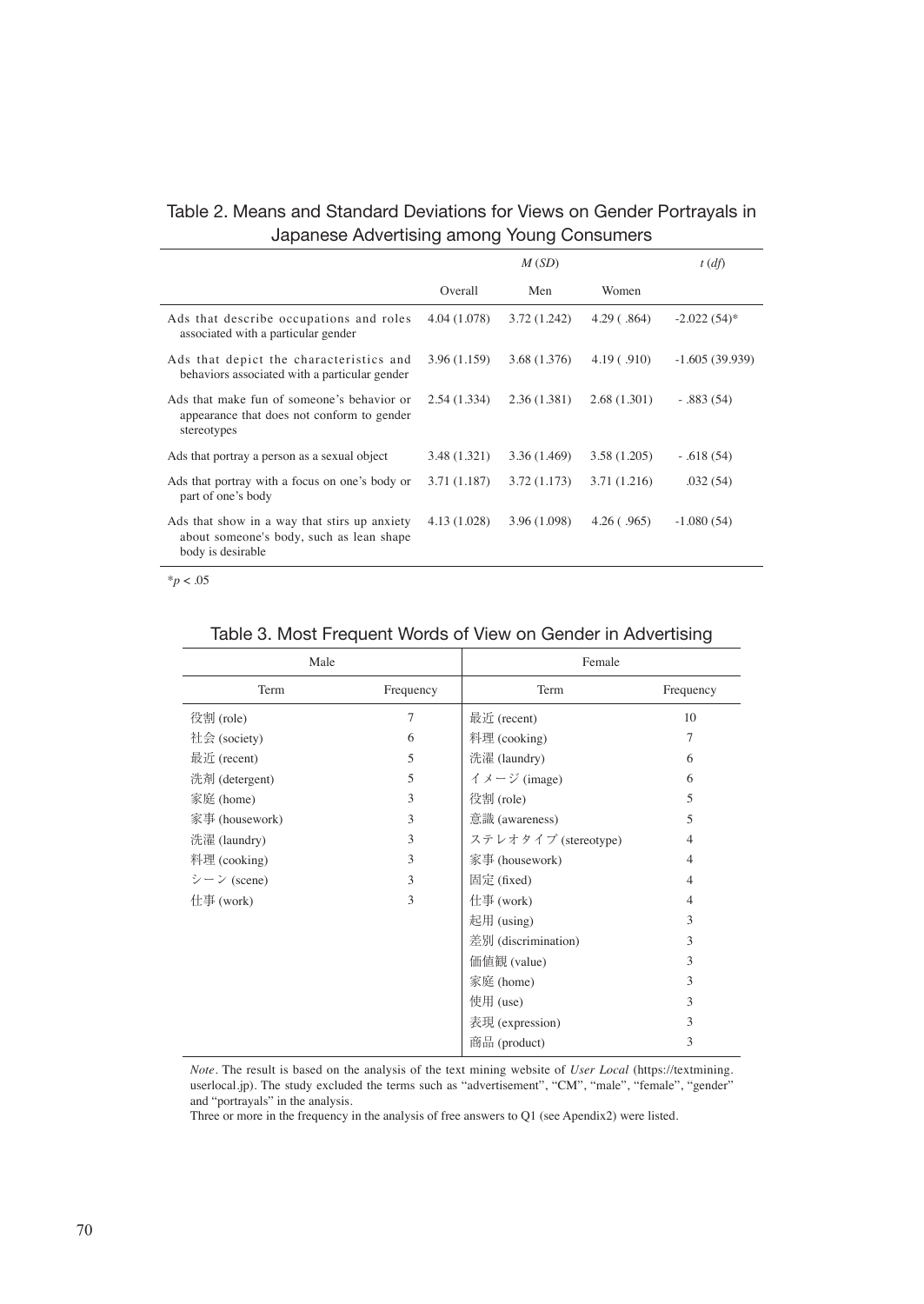The study also analyzed free answers on how gender and gender roles are portrayed in Japanese advertising quantitatively and qualitatively.

Table 3 displays and compares the most frequently used words for male and female respondents. The top three most frequently used terms were "role", "society", and "recent" among male respondents. For female respondents, "recent", "cooking", "laundry", and "image" were most frequently used. The term "recent" was related to the change in gender role portrayals in recent advertising. Overall, terms such as "home", "housework", "laundry", and "cooking" were the fourth most frequently mentioned, indicating household chores and advertising. It is also interesting to note that the terms among male respondents centered on housework such as detergent, laundry and cooking, while the terms of women respondents were more diverse, including other than words related to housework.

Next, I would like to examine the free responses in more detail. Considered as a whole, both male and female participants pointed out that gender stereotypes in advertising are still pervasive, mentioning that there is still underlying sexism (Male, 20s), unequal advertising for men and women, and some things that women find offensive at times (Female, 20s). A participant also pointed out, although brands consciously depict strong images of women, there is still "an image of women as pretty and men as cool" (Female, 20s).

However, a male participant said that the situation is changing, saying that Japan is becoming relatively sensitive to such themes, and many promotions are cautious about drawing gender (Male, 20s). Similarly, a male participant mentioned that recent ads show a sense of the role not bound by gender, making society better (Male, 20s). A female participant pointed out that male actors have come to do laundry in laundry detergent commercials, but still, many cosmetics commercials express 'beauty' (Female, 20s).

On the other hand, some participants have a critical view on some advertising that "reverse" the role of males and females in doing laundry and cooking in commercials for detergents and frozen food, saying that "still, rather it may be a kind of reverse discriminatory image that ordinary men are branded "impossible" if they cannot wash and cook properly" (Male, 20s). Similarly, a female participant mentioned that more and more male actors are advertising for cooking recently, but it seems that advertisers are only thinking about replacing the role that females have been doing with men (Female, 20s). A female participant even mentioned that commercials with only women using laundry and washing products are rare, which she feels rather uncomfortable (Female, 20s).

Some participants criticized advertisers saying that there is the impression that they consider gender from the point of view of "not being criticized" rather than emphasizing diversity (Female, 20s), and it is a good thing that consumers respond firmly to the stereotyped advertising and flame out against it. Regarding the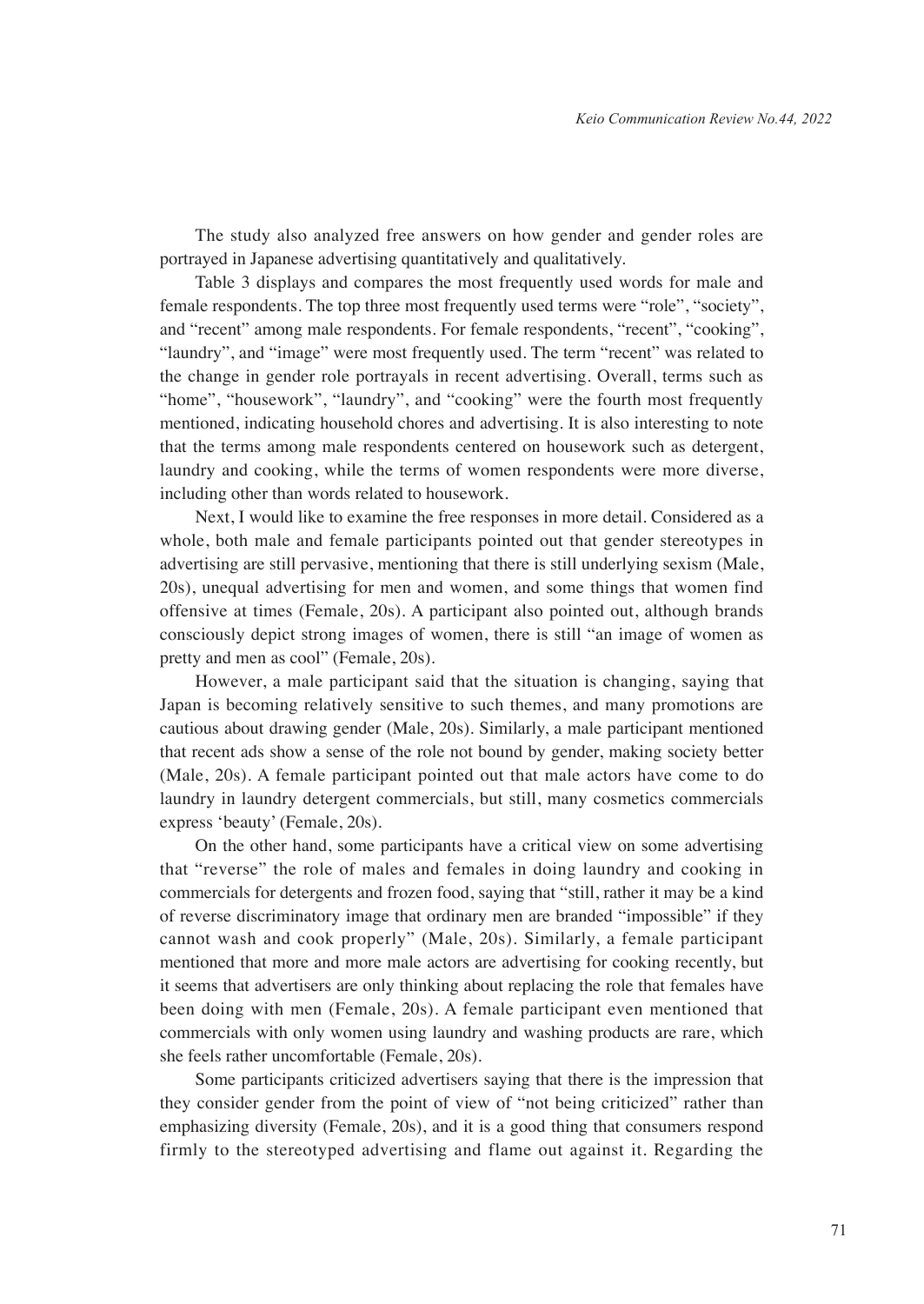experiences and opinions of advertising that got flamed and femvertising, several respondents mentioned Sogo and Seibu's campaign and #HairWeGo campaign introduced in the introduction of this study.

Overall, participants viewed that gender stereotypes in advertising remain prevalent, mentioning a specific body image and gender stereotypes of occupations and roles portrayed in advertising. Some participants evaluated favorably that some brands reverse the roles of men and women doing the housework in the ads. However, there were also opinions that those depictions are not about gender equality, leading to another gender stereotype.

Based on the previous study and discussion above, this study conducted a main online survey in the next section.

# Study2: Main Survey

#### *Research Question and Method*

This study explores how young consumers respond to advertising in general and femvertising, and what factors are related to the effect of femvertising, focusing on self-referencing, need for emotion, and gender role attitudes.

Self-referencing refers to how much consumers relate advertising content to their personal experiences and memories, and it "occurs when information is processed by relating it to aspects of oneself (e.g., one's own personal experiences)" (Burnkrant & Unnava, 1995, p.17). Need for emotion is defined as "the tendency to pursue or enjoy emotional or affective situations" (Raman, Chattopadhyay, & Hoyer, 1995, p.537). Based on the definition, this study refers to the need for emotion as "the tendency to pursue and enjoy emotional or affective situations, and the tendency to prefer to use emotions as a means of interacting with the world".

The research questions are as follows:

RQ1: How do young consumers respond to advertising in general and change in gender portrayals in advertising?

RQ2: How do young consumers respond to femvertising and perceive the effect of femvertising?

RQ3: What factors are related to the effects of femvertising among young consumers?

Study 2 is based on an online survey from January 28 to 29, 2022. The survey was conducted among the panel of an Internet research company, and the sample size was assigned by age and gender (*n*=1,800). The study focused on young consumers' attitudes toward gender in advertising and femvertising, analyzing the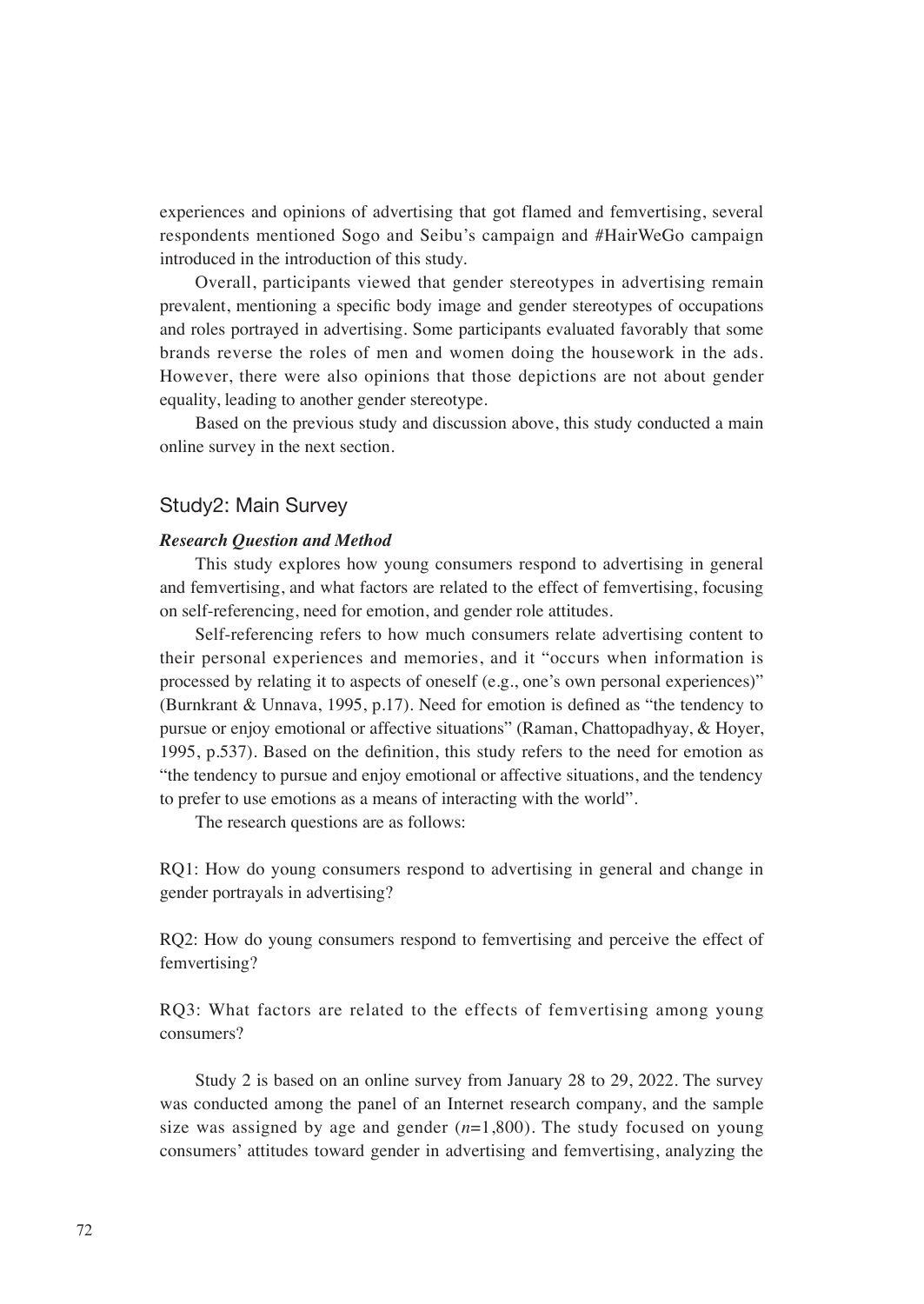sample of younger respondents aged 18 to 29 (Male: *n*=270, Female: *n*=270, Age: *M*=23.65. *SD*=3.678). The sample included respondents aged 22.2% between 18 and 19, 32.6% between 20 and 24, and 45.2 % between 25 and 29.

This study defined femvertising as "ads that change gender stereotypes and empower women" in the survey. Table 4 shows attitudes toward advertising in general and changes in gender portrayals in Advertising. Some items were based on the preliminary study (Item 6 to 8), modified from Murata (2018) (Item 9 to 11), and the other items were self-developed (Item 1 to 5, 12).

The self-referencing scale was adapted from Martin, Lee, and Yang (2004). The study combined three items into the self-referencing scale ( $\alpha$ = .812). The scale of need for emotion was modified from Raman, Chattopadhyay, and Hoyer (1995). The following three items were combined into the need for emotion scale ( $\alpha$ = .738): "I value my emotions and moods", "I often wish there was something that could move me", and "I am influenced by my mood and emotional state when making decisions". The gender role attitudes scale was modified from García-Cueto et al. (2015), considering the Japanese context and expressions (See Appendix3). The study combined ten items into gender role attitudes ( $\alpha$  = .901). The scale of effects of femvertising was self-developed, and the details of scale items are displayed in Table 5. All variables were measured with a 5-point scale.

### *Findings*

The research question addressed young consumers' attitudes toward advertising in general (Hereafter referred to as AG) and changes in gender portrayals in advertising. Table 4 presents the young consumers' awareness and AG. Overall, respondents showed high awareness in consumer behavior and AG, such as "I think shopping is an expression of my will as a consumer"  $(M=3.41, SD=1.102)$  and "I think advertising reflects the way companies and brands think and value" (*M*=3.40, *SD*=1.076). Although respondents showed favorable AG, and positively evaluated the recent tendency in advertising, there was a negative attitude toward the way gender is depicted in the ad "in terms of not being criticized rather than emphasizing diversity" (*M*=3.15, *SD*=1.052).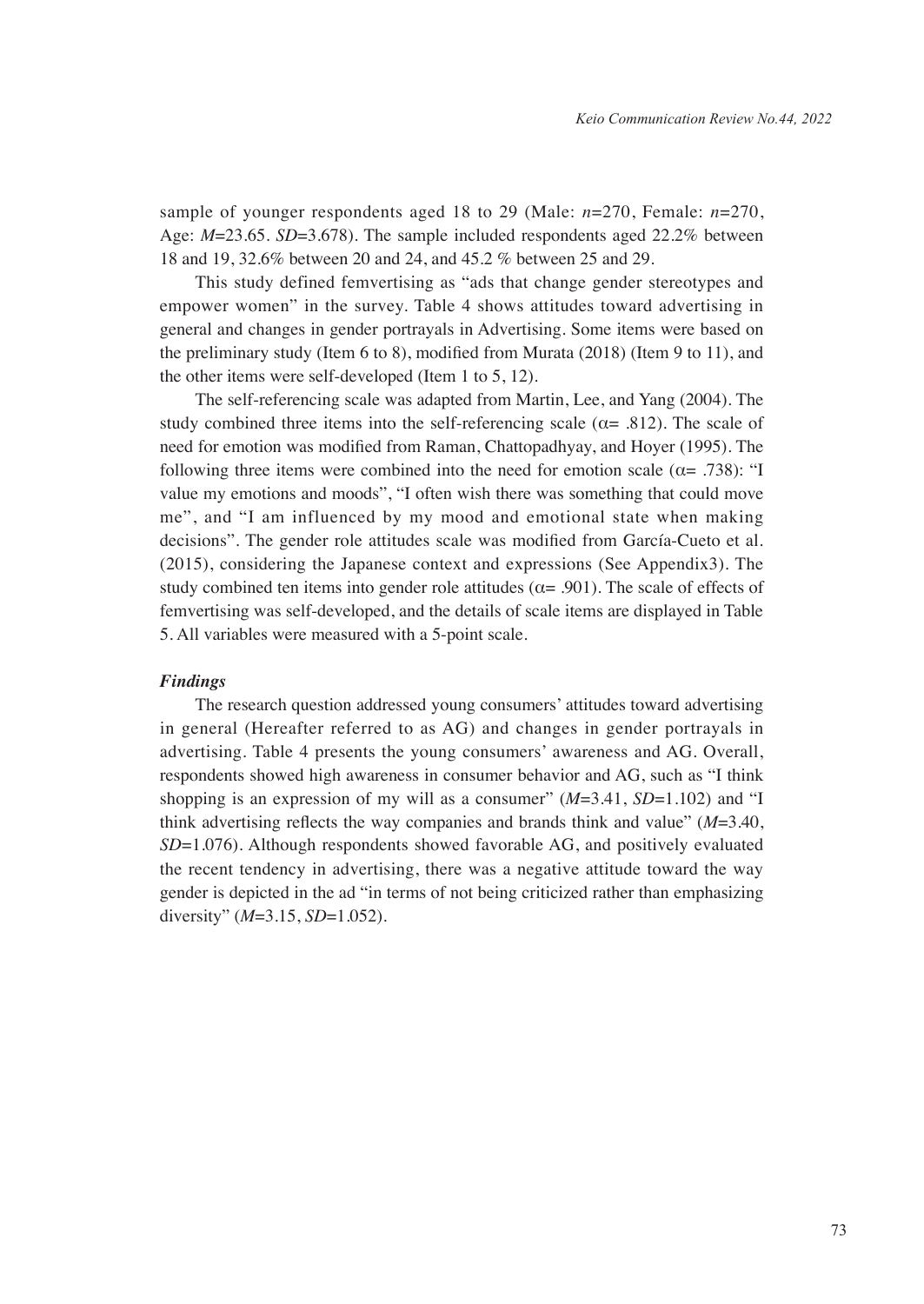# Table 4. Means and Standard Deviations for Attitudes toward Advertising in General and Changes in Gender Portrayals in Advertising

| Items                                                                                                                                    | $\boldsymbol{M}$ | SD <sub>-</sub> |
|------------------------------------------------------------------------------------------------------------------------------------------|------------------|-----------------|
| 1. I am more sensitive to the description of women in advertising than I used to be                                                      | 2.58             | 1.101           |
| 2. There are many unpleasant descriptions of women in advertising                                                                        | 2.67             | 1.091           |
| 3. Overall, the description of women in advertising is getting better                                                                    | 2.96             | 0.977           |
| 4. Recently, I have seen ads that support and empower women                                                                              | 3.05             | 0.992           |
| 5. I have come to see ads depicting gender-independent self-expression                                                                   | 3.03             | 1.063           |
| 6. It is good that the public is responding strongly to sexist advertising                                                               | 3.22             | 1.084           |
| 7. It is a good thing that people started flaming up against sexist advertising                                                          | 2.95             | 1.106           |
| 8. I have the impression that the way gender is depicted in the ad in terms of not being<br>criticized rather than emphasizing diversity | 3.15             | 1.052           |
| 9. I want to support and agree with a company and brand, so it is okay to buy products from<br>that company and brand                    | 3.15             | 1.016           |
| 10. I think it is okay to stop buying the company's products because advertising is unpleasant or<br>has a bad reputation                | 3.14             | 1.108           |
| 11. I think shopping is an expression of my will as a consumer                                                                           | 3.41             | 1.102           |
| 12. I think advertising reflects the way companies and brands think and value                                                            | 3.40             | 1.076           |
| 13. Companies should consider diverse gender values in advertising                                                                       | 3.21             | 1.113           |

# Table 5. Means and Standard Deviations for Self-Reported Effects of Femvertising

| Items                                                                                                             | $\boldsymbol{M}$ | SD    |
|-------------------------------------------------------------------------------------------------------------------|------------------|-------|
| 1. I like ads that change gender stereotypes and empower women                                                    | 3.04             | 1.042 |
| 2. I like advertised products and brands in ads that change gender stereotypes and empower<br>women               | 2.95             | 1.030 |
| 3. I favor companies of ads that change gender stereotypes and empower women                                      | 2.99             | 1.046 |
| 4. I want to buy products and use service of ads that change gender stereotypes and empower<br>women              | 2.84             | 1.005 |
| 5. I like to seek information when seeing the ads that change gender stereotypes and empower<br>women             | 2.67             | 1.056 |
| 6. I hope that ads that change gender stereotypes and empower women will spread further                           | 2.91             | 1.024 |
| 7. If I see ads online that change gender stereotypes and empower women, I can press the like<br>button           | 2.87             | 1.083 |
| 8. If I see ads online that change gender stereotypes and empower women, I can share them                         | 2.74             | 1.063 |
| 9. If I see ads that change gender stereotypes and empower women, I will skip them                                | 2.77             | 1.019 |
| 10. More ads that change gender stereotypes and empower women would be good                                       | 3.05             | 1.060 |
| 11. Society's consciousness will gradually change through ads that change gender stereotypes<br>and empower women | 3.11             | 1.049 |
| 12. Ads that change gender stereotypes and empower women are a good representation of a<br>company's attitude     | 3.04             | 1.022 |
| 13. Ads that change gender stereotypes and empower women are all about corporate advertising<br>anyway            | 3.03             | 1.018 |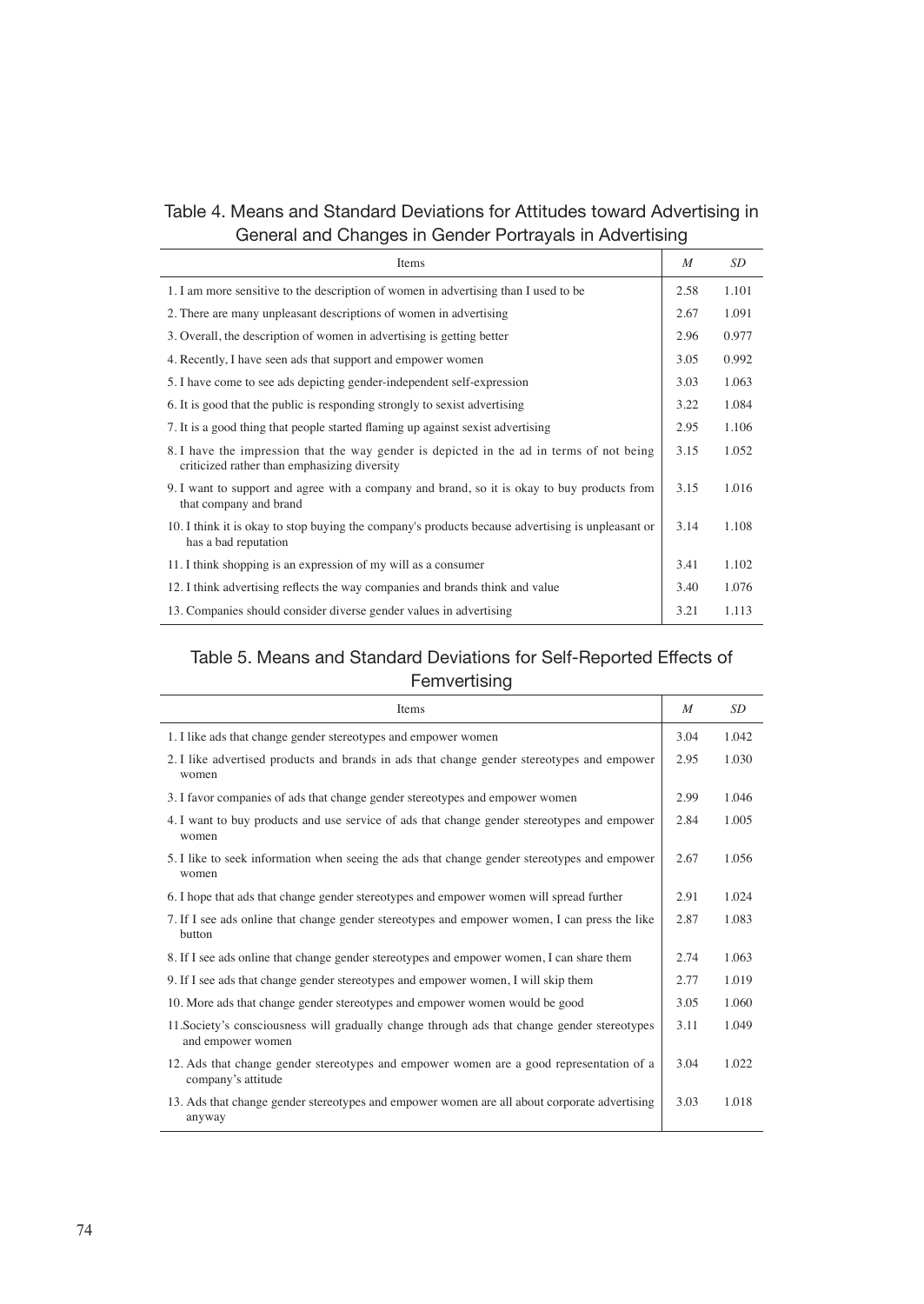Research question two posed how young consumers respond to femverting and perceive the effect of femvertising. As presented in Table 5, while young consumers tend to evaluate femvertising positively, such as "ads that change gender stereotypes and empower women are a good representation of a company's attitude" (*M*=3.04, *SD*=1.022), there were also severe opinions such as "ads that change gender stereotypes and empower women are all about corporate advertising anyway" (*M*=3.03, *SD*=1.018). Still, respondents anticipate seeing more ads that change gender stereotypes and empower women (*M*=3.05, *SD*=1.06). Regarding the effects of femvertising on social change, young consumers tend to anticipate society's consciousness will gradually change through advertising that changes gender stereotypes and empowers women (*M*=3.11, *SD*=1.049). On the other hand, overall effects of femvertising on attitude toward ad, brand and company, purchase intention, and forwarding intention were below the midpoint of three (See Table 5).

|                       | Ad<br>attitude | <b>Brand</b><br>attitude | Purchase<br>intention |
|-----------------------|----------------|--------------------------|-----------------------|
| Gender                | .035           | $.113***$                | .052                  |
| Age                   | $.066*$        | .019                     | .018                  |
| Ad discomfort         | $.075*$        | .043                     | $.120***$             |
| Self-referencing      | .498***        | $.532***$                | $.580***$             |
| Need for emotion      | .071           | .057                     | $.103*$               |
| Gender role attitudes | $.179***$      | $.163***$                | .029                  |
| Adjusted $R^2$        | $.414***$      | $442***$                 | .458***               |

Table 6. Multiple Regression Analyses Predicting Femvertising Effects on Ad and Brand Attitude, and Purchase Intention

\**p*< .05 \*\**p*< .01 \*\*\**p*< .001

*Note*. Gender was coded: male=0, female=1.

Research question three investigated what factors are related to the effects of femvertising. Table 6 summarizes the results of the multiple regression analyses predicting femvertising effects, including attitude toward ad, brand and company, and, purchase intention. Ad discomfort ( $\beta = .075$ ,  $p < .05$ ), self-referencing ( $\beta =$ .498,  $p < .001$ ), and gender role attitudes ( $\beta = .179$ ,  $p < .001$ ) were statically significant predictors of attitude toward ad that change gender stereotype and empower women. Regarding attitude toward brand of femvertising, self-referencing  $(\beta = .532, p < .001)$  and gender role attitudes  $(\beta = .163, p < .001)$  were statically significant predictors. Ad discomfort ( $\beta$  = .120, *p* < .001), self-referencing ( $\beta$  = .580,  $p < .001$ ), and need for emotion ( $\beta = .103$ ,  $p < .05$ ) were positively associated with purchase intention.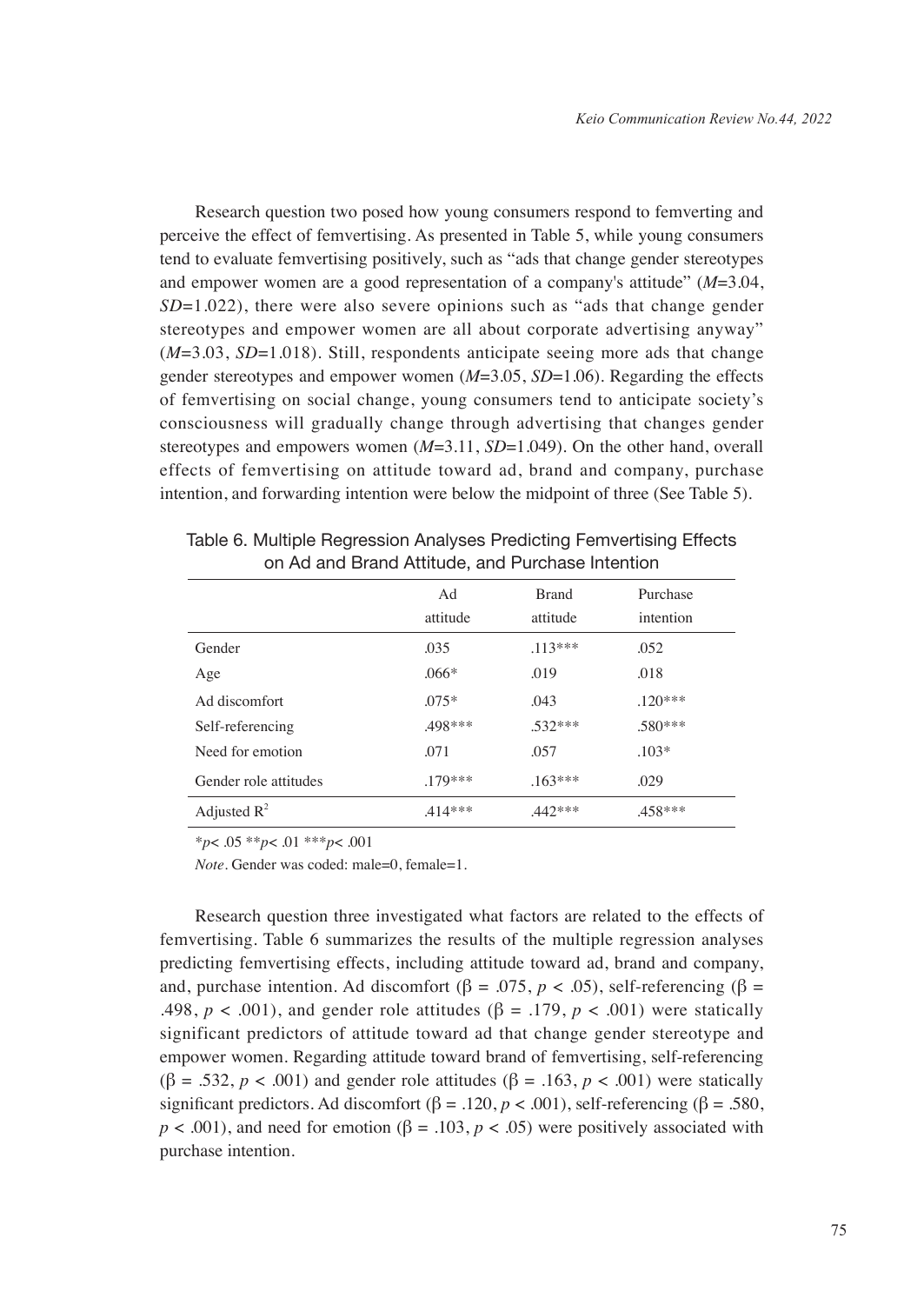Overall, self-referencing, the degree of consumers relating advertising content to themselves, was strongly related to the ad and brand preference and purchase intention. Respondents with egalitarian gender role attitudes were likely to evaluate ad and brand positively. It was also interesting that discomfort with advertisements in general regarding gender portrayals was slightly related to femvertising preference.

|                       | Forwarding<br>intention | Social<br>change |
|-----------------------|-------------------------|------------------|
| Gender                | $-.038$                 | .004             |
| Age                   | $-.012$                 | .027             |
| Ad discomfort         | $-.024$                 | $.096**$         |
| Self-referencing      | $.653***$               | .382***          |
| Need for emotion      | $.107*$                 | $.146***$        |
| Gender role attitudes | $-.058$                 | $.248***$        |
| Adjusted $R^2$        | $.430***$               | $.406***$        |

Table 7. Multiple Regression Analyses Predicting Femvertising Effects on Forwarding Intention and Social Change

\**p*< .05 \*\**p*< .01 \*\*\**p*< .001

*Note*. Gender was coded: male=0, female=1.

The study also conducted multiple regression analyses predicting femvertising effects on forwarding intention and social change in gender awareness (See Table 7). Self-referencing ( $\beta = .653$ ,  $p < .001$ ) and need for emotion ( $\beta = .107$ ,  $p < .05$ ) were statically significant predictors of forwarding intention. Ad discomfort ( $\beta$  = .096, *p* < .01), self-referencing (β = .382, *p* < .001), need for emotion (β = .146, *p* < .001), and gender role attitudes ( $\beta$  = .248,  $p < .001$ ) were statistically significant predictors of social change in gender awareness by femvertising. Overall results showed that respondents who perceived a high level of self-referencing and need for emotion were likely to forward pro-women messages and believe that femvertising leads to social change in gender awareness.

# **Discussion**

The phenomenon and importance of femvertising are growing; however, little research has examined how consumers respond to it and which factors are related to the evaluation of femvertising in the Japanese context. This study explores young consumers' attitudes toward gender in advertising and femvertising. In addition, this study examined factors in the reception of femvertising. The study also investigated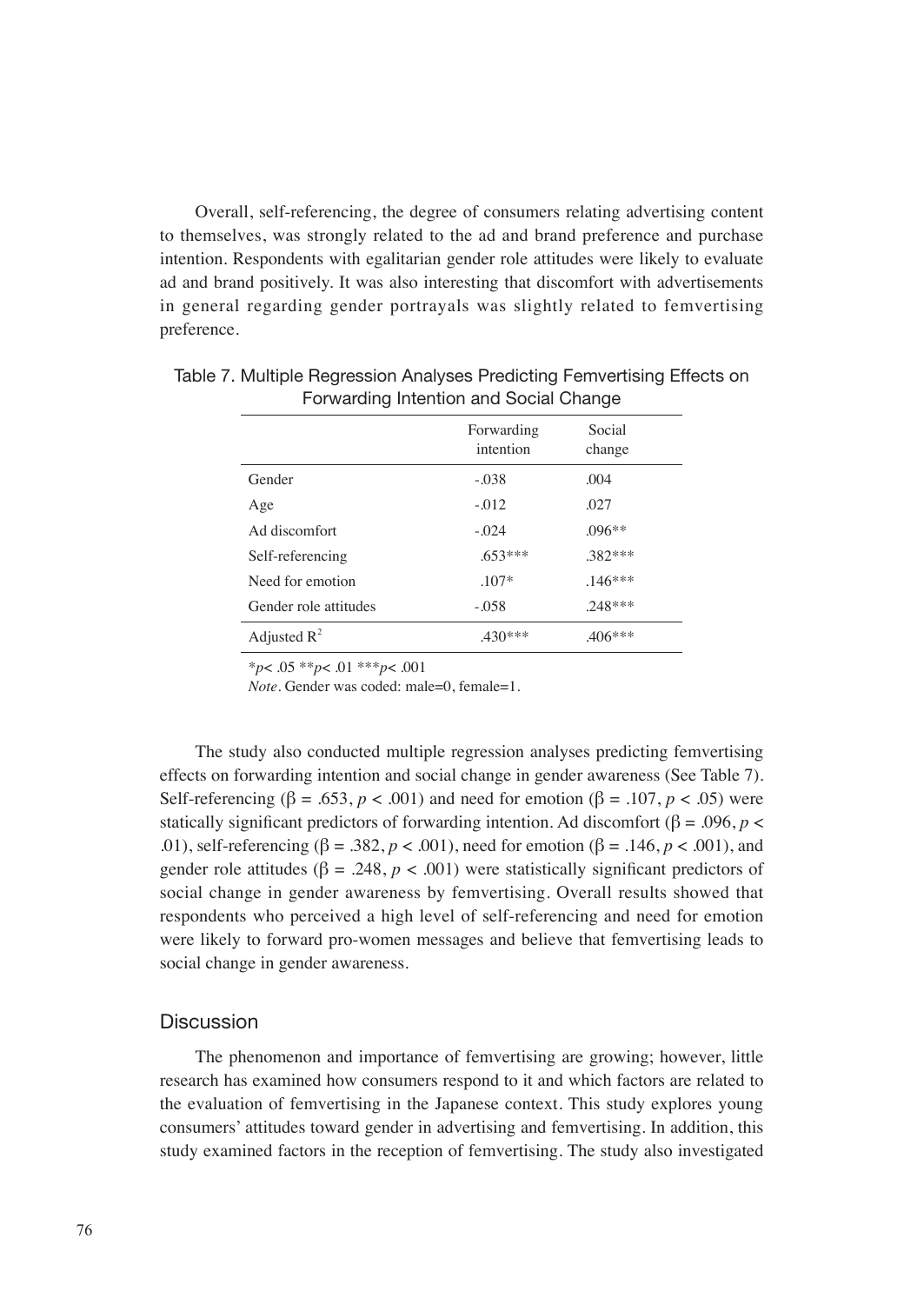consumers' viewpoint on the role of femvertising in bringing social change in gender awareness.

Study 1 highlighted youth's high awareness of gender depiction in advertising, and participants tended to criticize desirable body image depicted in advertising and gender depiction concerning occupation and roles in advertising. Although gender stereotypes in advertising are still pervasive, some ads "reverse" the role of males and females in doing laundry and cooking in commercials for detergents and frozen food. However, there were also opinions that those gender-role portrayals are not about gender equality, leading to another gender stereotype. Besides, participants criticized advertisers only thinking about replacing the role between men and women and considering gender issues from the viewpoint of not being criticized by consumers. It is also worth noting that several participants mentioned that consumers can respond to gender stereotypes by going flaming on the internet.

In Study 2, although respondents showed favorable AG, and highly evaluated the recent tendency in advertising, there were still negative attitudes toward how gender is depicted in the ad. Respondents tend to evaluate femvertising positively, but there were also severe opinions on the company's marketing purposes and overall effects of femvertising on attitude toward ad, brand and company, purchase intention, and forwarding intention were not that high. Still, respondents anticipate seeing more ads that change gender stereotypes and empower women. Also, young consumers tend to anticipate society's consciousness will gradually change through advertising that changes gender stereotypes and empowers women.

Furthermore, the findings of Study 2 revealed that self-referencing, the degree of consumers relating the advertising content to themselves, was strongly associated with ad and brand preference, and purchase intention. Those Respondents with egalitarian gender role attitudes tended to evaluate femvertising and advertised brands positively, as expected. It is also worth noting that discomfort with advertisements in general regarding gender portrayals led to femvertising preference. The individual difference in processing information such as need for emotion was also a significant factor in forwarding intention and social change in gender awareness.

Further study into the reception of femvertising is necessary, including experimental studies, using specific pro-women messages and portrayals in advertising in the Japanese context.

# **Note**

The study assessed multicollinearity in the multiple regression model using variance inflation factor (VIF, less than 4), and there was no multicollinearity between independent variables in the model.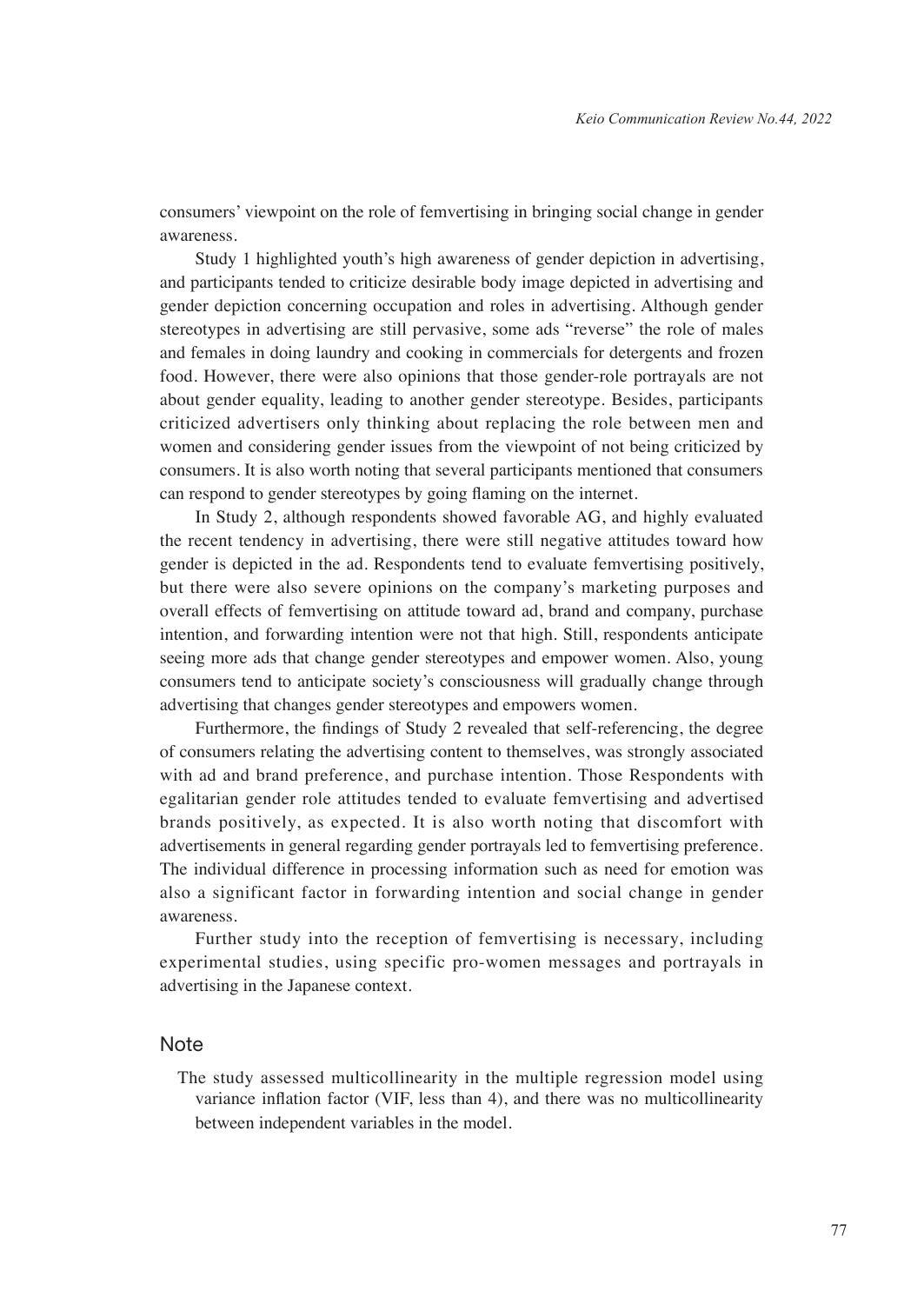# Acknowledgments

This study was supported by the Keio Gijuku Academic Development Funds for Graduate School. The author would like to thank everyone who participated in the online survey and provided their perspectives and views on gender in advertising.

# **References**

- Abitbol, A., & Sternadori, M. (2016). You act like a girl: An examination of consumer perceptions of femvertising. *Quarterly Review of Business Disciplines, 3*(2), 117-138.
- Åkestam, N., Rosengren, S., & Dahlen, M. (2017). Advertising "like a girl": Toward a better understanding of "femvertising" and its effects. *Psychology & Marketing, 34*(8), 795-806.
- Becker-Herby, E. (2016). The rise of femvertising: Authentically reaching female consumers. https://conservancy.umn.edu/bitstream/handle/11299/181494/ Becker-Herby %20Final%20Capstone 2016.pdf?sequence=1
- Burnkrant, R. E., & Unnava, H. R. (1995). Effects of self-referencing on persuasion. *Journal of Consumer Research, 22*(1), 17–26.
- Casey, B. (2019, January 9). "We don't need an age of women" Japanese commercial says, then hits actress in face with cream. *SORANEWS24*. https:// soranews24.com/2019/01/09/we-dont-need-an-age-of-women-japanesecommercial-says-then-hits-actress-in-face-with-cream/
- Davison, W. P. (1983). The third-person effect in communication. *Public Opinion Quarterly*, *47*(1), 1-15.
- Debevec, K., & Iyer, E. (1988). Self-referencing as a mediator of the effectiveness of sex-role portrayals in advertising. *Psychology and Marketing, 5*(1), 71–84.
- Dittmar, H., & Howard, S. (2004). Thin-ideal internalization and social comparison tendency as moderators of media models' Impact on women's body-focused anxiety. *Journal of Social and Clinical Psychology, 23*(6), 768–791.
- Drake, V. E. (2017). The impact of female empowerment in advertising (femvertising). *Journal of Research in Marketing, 7*(3), 593-599.
- Elhajjar, S. (2021). Attitudes toward femvertising in the Middle East: The case of Lebanon. *Journal of Islamic Marketing*. Vol. ahead-of-print No. ahead-of-print. https://doi.org/10.1108/JIMA-04-2020-0108
- Frith, K., Shaw, P., & Cheng, H. (2005). The construction of beauty: A cross-cultural analysis of women's magazine advertising. *Journal of Communication, 55*(1),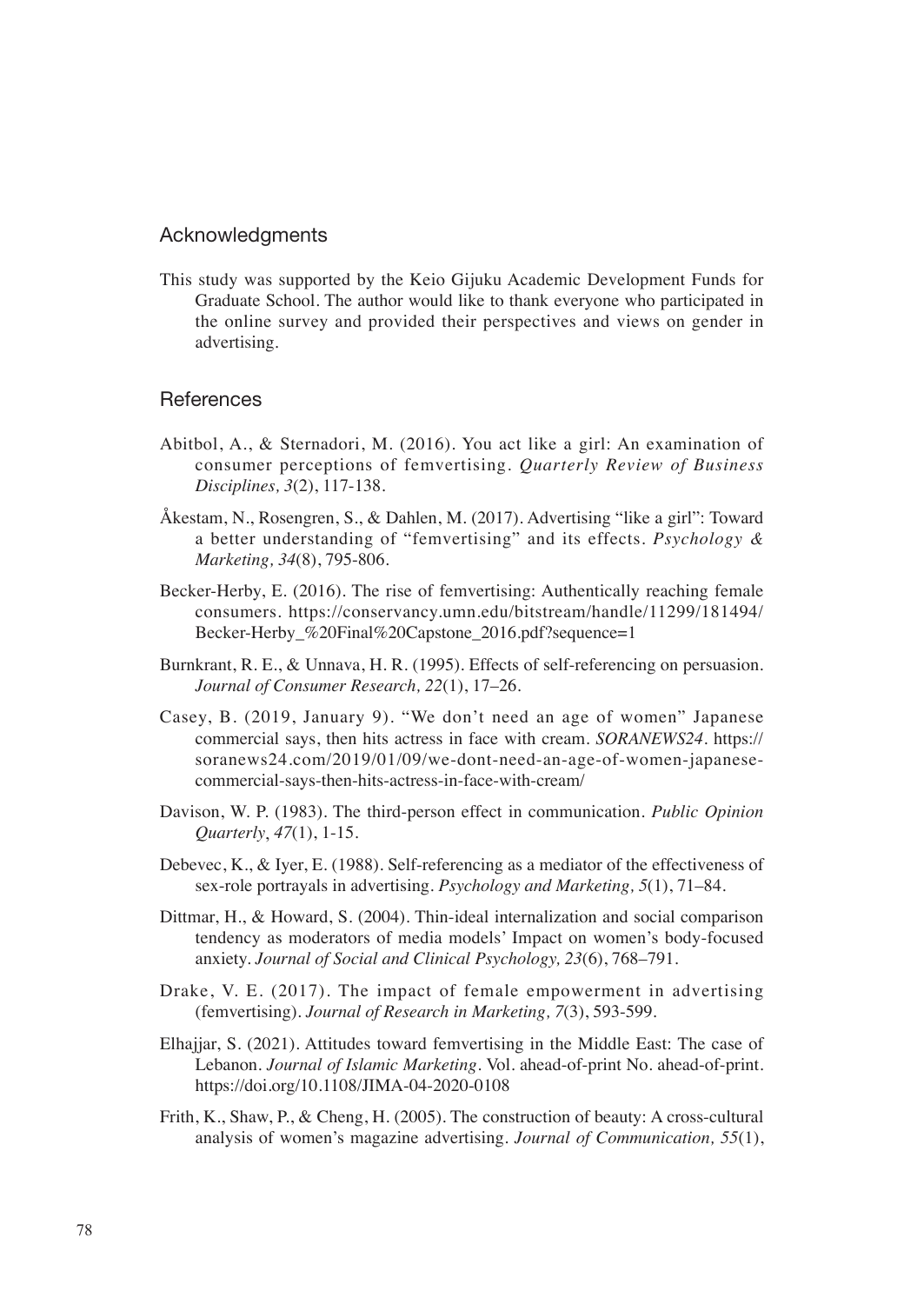56-70.

- García-Cueto, E., Rodríguez-Díaz, F. J., Bringas-Molleda, C., López-Cepero, J., Paíno-Quesada, S., & Rodríguez-Franco, L. (2015). Development of the Gender Role Attitudes Scale (GRAS) amongst young Spanish people. *International Journal of Clinical and Health Psychology, 15*(1), 61–68.
- Goldman, R., Heath, D. and Smith, S. (1991). Commodity feminism. *Critical Studies in Mass Communication, 8*(3), 333-351.
- Grau, S. L., & Zotos, Y. C. (2016). Gender stereotypes in advertising: a review of current research. *International Journal of Advertising, 35*(5), 761-770.
- Gupta, S.(2017, May 30). Femvertising: How corporates co-opt feminism to sell us things. https://feminisminindia.com/2017/05/30/femvertising-corporatesfeminism/
- Halliwell, E., & Dittmar, H. (2004). Does size matter? The impact of model's body size on women's body–focused anxiety and advertising effectiveness. *Journal of Social and Clinical Psychology, 23*, 105-132.
- Huhmann, B. A., & Limbu, Y.B. (2016). Influence of gender stereotypes on advertising offensiveness and attitude toward advertising in general. *International Journal of Advertising, 35*(5), 846-863
- Iino, F., Iza, M., & Takeuchi, K. (1989). Fasshonpeji ni miru kawai-sa shiko to sekushi shiko. In T. Inoue, & Women's Magazine Study Group (Eds.). *Josei zasshi o kaidoku suru: Comparepolitan: Nichi Amerika Mekishiko hikaku kenkyu* [Decoding women's magazines: Comparepolitan: Japan-US-Mexico Comparative Study] (pp.147-168). Kakiuchi shuppan.
- Jennings-Walstedt, J., Geis, F. L., & Brown, V. (1980). Influence of television commercials on women̓s self-confidence and independent judgment. *Journal of Personality and Social Psychology, 38*(2), 203-210.
- Kapoor, D., & Munjal, A. (2019). Self-consciousness and emotions driving femvertising: A path analysis of women's attitude towards femvertising, forwarding intention and purchase intention. *Journal of Marketing Communications, 25*(2), 137-157.
- Kim, J-.E.(2021). Pembotaijing (femvertising) e daehan taedoe yonghyangeul michineun yoine daehan yongu sobija songbyol yolryong peminijeume daehan taedoe chaireul jungsimeuro [Factors affecting the attitude of femvertising: Focusing on the differences according to 'gender', 'age', 'Attitude to Feminism' ]. *Journal of Digital Convergence, 19*(5), 415-421.
- Kira, T. (2021, April 8). < Enjo ko > jenda fubyodo o josei no kojinteki doryoku no mondai ni surikaeta painage doga kokoku [<Flaming Thoughts> A pie-throwing video ad that replaces gender inequality with the issue of women's personal efforts]. *TOKYO web*. https://www.tokyo-np.co.jp/article/96387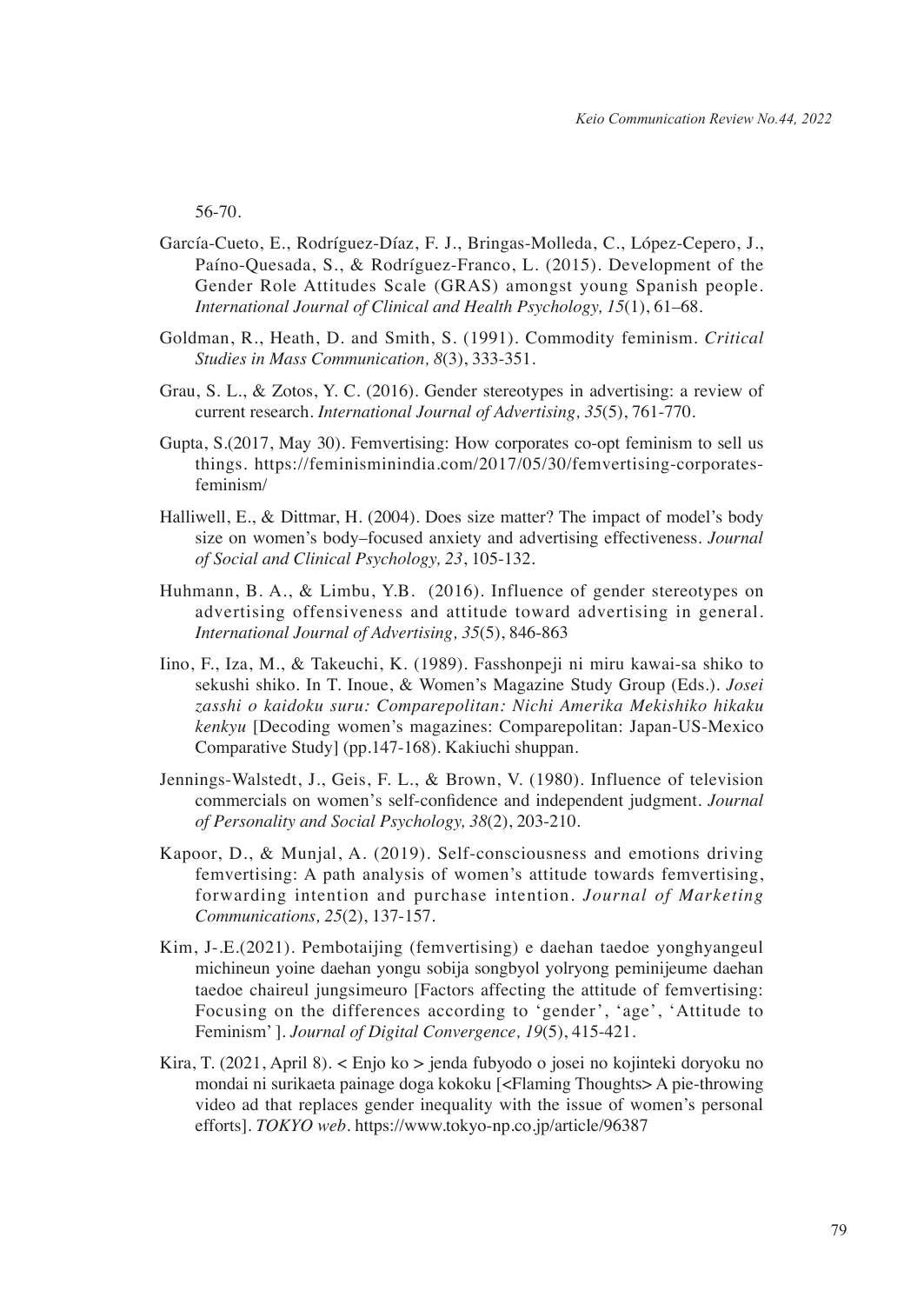- Lee, J. (2012). Kokoku shohi jenda. In Y. Kunihiro & The Institute for Women's Studies, Tokyo Woman's University (Eds.), *Media to jenda* [Media and gender] (pp. 145-177). Keiososhobo.
- Martin, B. A. S., Lee, C. K.-C., & Yang, F. (2004). The Influence of ad model ethnicity and self-referencing on attitudes: Evidence from New Zealand. *Journal of Advertising, 33*(4), 27–37.
- Maynard, M., & Taylor, C. (1999). Girlish images across cultures: Analyzing Japanese versus U.S. Seventeen magazine ads. *Journal of Advertising, 28*(1), 39-48.
- Murata, R. (2018). Ima TVCM ni motomerareru kaji hyogen ni kansuru kosatsu (shita) [ Consideration on "housework expression" required for TV commercials]. *Bulletin of Nikkei Advertising Research Institute, 301*, 8-13.
- O'Barr, W. M. (1994). *Culture and the ad: Exploring otherness in the world of advertising*. Westview Press.
- Pantene(n.d.). #HairWeGo. https://pantene.jp/ja-jp/hair-we-go
- Plan International (2019). Kokoku de no jenda byosha ni kansuru yusu no ishiki chosa [Survey on youth attitudes toward gender portrayals in advertising]. https://www.plan-international.jp/news/girl/pdf/191009\_girlsleadership.pdf
- Plan International (2019, October 8). Checklist for Gender-Conscious Advertising Proposed by Youth. https://www.plan-international.jp/news/girl/pdf/191009\_ checklist.pdf
- Pouch (Jaunary 8, 2019). 「Do omou?」 Seibu Sogo no kokoku "watashi wa, watashi." Ni sanpi no koe/ Ando sakura ni pai ga tsugitsugi to nage rarete…. ["What do you think?" Seibu Sogo's advertisement "I am me. Voices of pros and cons / Sakura Ando throws pies one after another ...]. https://youpouch. com/2019/01/08/550727/
- Prieler, M., Ivanov, A., & Hagiwara, S. (2015). Gender representations in East Asian advertising: Hong Kong, Japan, and South Korea. *Communication & Society, 28*(1), 27–41.
- Raman, N, V., Chattopadhyay, P., & Hoyer, W. D. (1995). Do consumers seek emotional situations: The need for emotion scale. *Advances in Consumer Research, 22*(1), 537–542.
- Richins, M. L. (1991). Social comparison and the idealized images of advertising. *Journal of Consumer Research, 18*(1), 71–83.
- Sechiyama, K. (2020). *Enjo CM de yomitoku jenda-ron* [Understanding gender theory from commercials that go flaming]. Kobunsha.
- Sendenkaigi (2021, May 31). Enjo CM o patanka shi kensho jendaron wa kokoku dzukuri no hisshu kamoku [Examining the Patterns of Inflammatory Commercials Gender Theory is a Required Subject in Advertising Creation].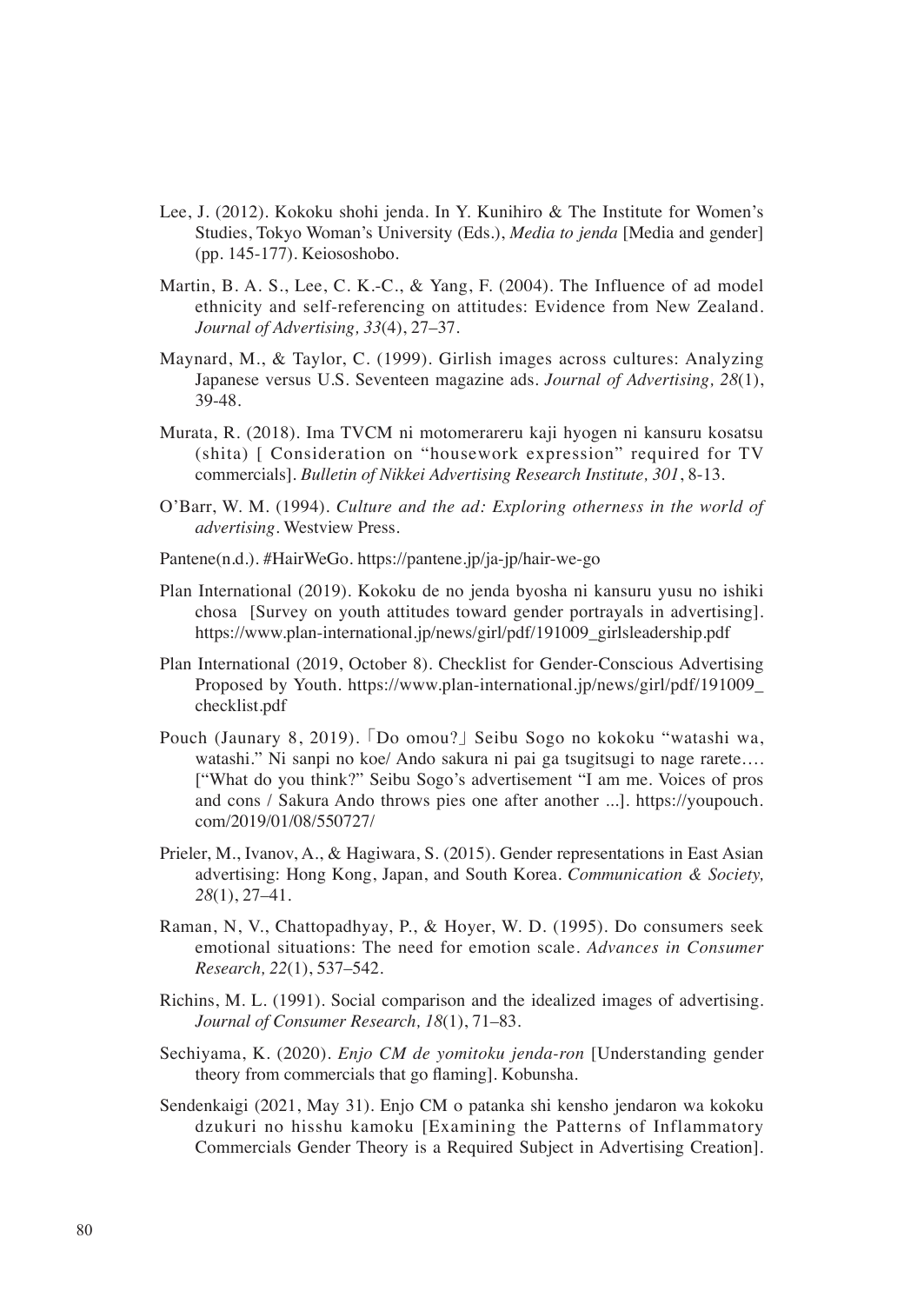*AdverTimes*. https://www.advertimes.com/20210531/article352389/

- SheKnows Media. (2015, April.). #Femvertising A new kind of relationship between influencers and brands. *iBlog magazine*, 16. http://cdn.sheknows.com/corporate. sheknows.com/production/nodes/attachments/24521/iBlog\_Magazine-SheKnows-FemvertisingFeature.pdf?1429105587
- Stampler, L. (2014, October 14). Here's how women respond to all those 'female empowerment' ads. *Time*. https://time.com/3502904/heres-how-womenrespond-to-all-those-female-empowerment-ads/
- Sternadori, M., & Abitbol, A. (2019). Support for women's rights and feminist selfidentification as antecedents of attitude toward femvertising. *Journal of Consumer Marketing. 36*(6). 740-750.
- Um, N. (2021). Antecedents and consequences of attitude toward femvertising. *The Journal of the Korea Contents Association, 21*(1), 66-74. https://doi. org/10.5392/JKCA.2021.21.01.066
- Unstereotype Alliance (2020, November 27). UN Women celebrates #NoBagForMe PROJECT 2019-2020 as the first winner of Nikkei Unstereotype Award. https:// www.unstereotypealliance.org/en/news-and--events/press-releases/un-womencelebrates-nobagforme-project-2019-2020-as-the-first-winner-of-nikkeiunstereotype-award

User Local, AI Text Mining. https://textmining.userlocal.jp

Zawisza-Riley, M. (2019). *Advertising, gender and society: A psychological perspective*. Routledge.